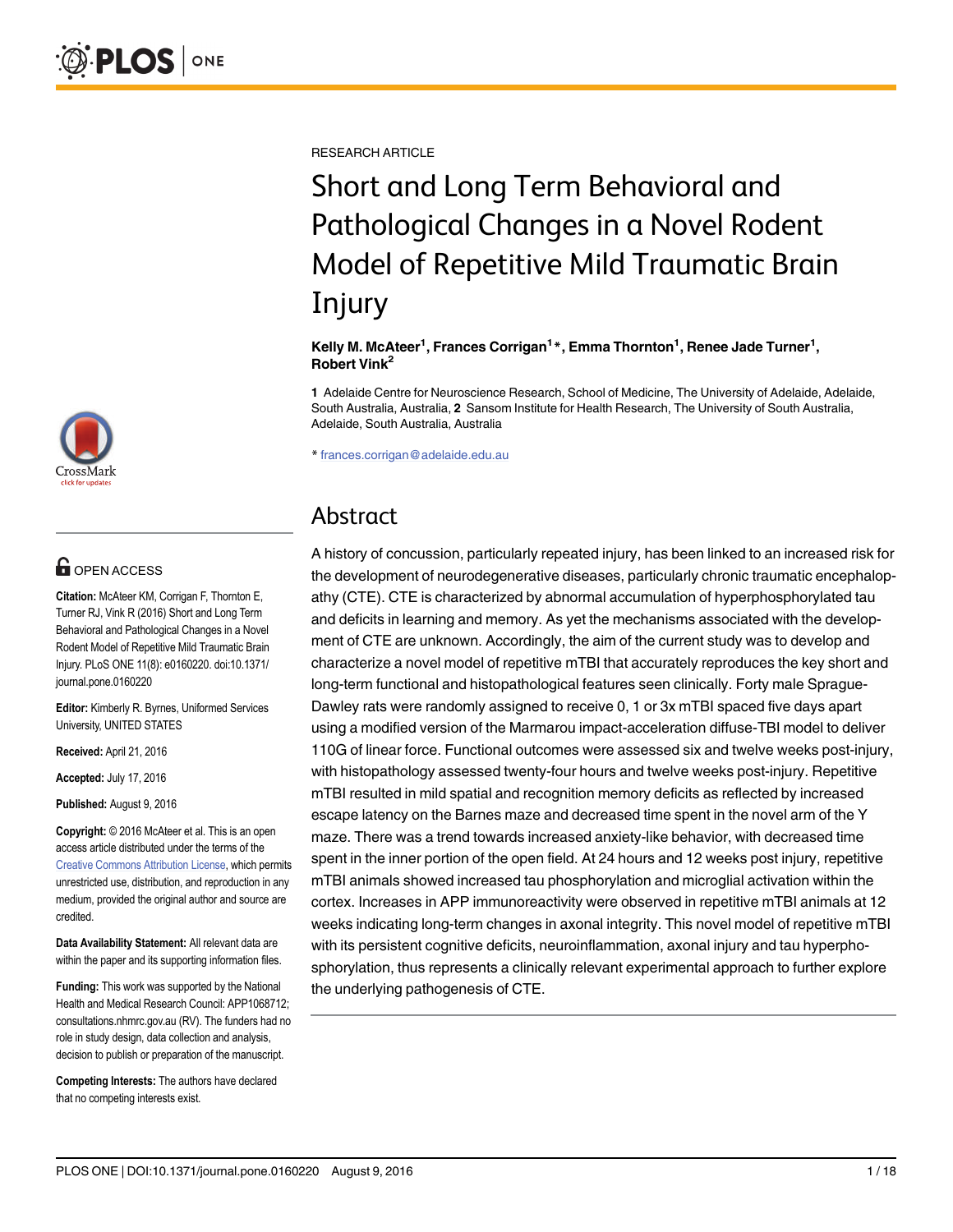## <span id="page-1-0"></span>Introduction

In recent years, awareness of mild traumatic brain injury (mTBI), or concussion, has increased significantly at both local and international levels. It is particularly common in contact sports such as American Football (NFL), Australian Rules Football (AFL) and boxing. In the United States alone, an estimated 1.6–3.8 million sport or recreation related concussions occur each year, although this number may be much higher given that many individuals with a potential concussion do not seek further treatment [\[1](#page-13-0)]. The incidence of concussion in professional contact sports has also risen in recent years, with 73% of retired professional AFL players reporting that they experienced at least one concussion over their playing career, with over half reporting multiple concussions [\[2\]](#page-13-0).

Concussion is defined as a complex pathophysiological process affecting the brain induced by traumatic biomechanical forces, caused by either a direct blow to the head, face or neck or via excessive force elsewhere on the body transmitted to the head [\[3](#page-13-0)]. The injury typically results in the rapid onset of acute neurological dysfunction and clinical symptoms such as loss of consciousness, dizziness, headache, and photophobia  $[3, 4]$  $[3, 4]$  $[3, 4]$  $[3, 4]$ . Although concussion may result in neuropathological changes, there are typically no abnormalities observed within the concussed brain using standard structural imaging techniques and any clinical symptoms observed are the result of functional disturbances [\[3](#page-13-0)].

TBI, regardless of severity level, involves a complex series of biochemical changes within the brain involving neurotoxicity, metabolic imbalances and general disruption of ionic and cellu-lar homeostasis [[5\]](#page-14-0). Most concerning however is the state of vulnerability that these cells enter following a concussive event, where if another concussion is sustained during the vulnerable period, the damage to these cells exponentially increases and may become irreversible [\[6](#page-14-0), [7](#page-14-0)]. However, increasing evidence of a link between repetitive mTBI and emergence of neurodegenerative disorders later in life, such as Alzheimer's disease (AD) and more recently, chronic traumatic encephalopathy (CTE) emphasizes the potential danger of multiple concussions.

CTE is thought to be a progressive tauopathy, characterized by the deposition of tau protein in the form of neurofibrillary tangles (NFTs) within the superficial cortical layers of the frontal and temporal lobes  $[8]$  $[8]$ . It is believed that patients that are believed to be diagnosed with CTE display signs of short term memory dysfunction, difficulties in higher-order decision making such as planning and multitasking, apathy, emotional instability and depression  $[8, 9]$  $[8, 9]$  $[8, 9]$  $[8, 9]$ . These clinical representations of CTE are postulated to develop from a progressive loss of neurons and inclusions of NFTs in the associated functional areas, including the frontal cortex, temporal lobe and hippocampus [[9](#page-14-0)]. Although there are clinical and pathological signs suggestive of the presence of CTE within some individuals, the link between repeated mTBI and the later emergence of this pathology is yet to be fully elucidated [[10](#page-14-0)].

In order to understand the pathophysiology of CTE, appropriate models that accurately represent key clinical and pathological features of repeated mTBI are required. In order model the type of brain injury that is currently observed in sports injuries, it has been proposed that a number of criteria should be met. These include that the head must be struck directly; that the impacts should occur with high velocity and rapid acceleration of the head, both rotational and angular  $[11-13]$  $[11-13]$  $[11-13]$  $[11-13]$  $[11-13]$ ; that the injuries should be mild enough not to cause more severe injury such as edema, neuronal damage or hemorrhage  $[11, 14]$  $[11, 14]$  $[11, 14]$  $[11, 14]$  $[11, 14]$ ; and that long-term manifestations of the injury should reflect the onset of CTE, including mild cognitive deficits, changes in mood and the appearance of neuropathological features such as tau phosphorylation  $[15-17]$  $[15-17]$  $[15-17]$  $[15-17]$ . The aims of the current study were to assess the effectiveness of the well characterized Marmarou impact acceleration model  $[18]$  $[18]$  $[18]$  in producing an in vivo model of repetitive mTBI that will accurately portray the effects seen clinically.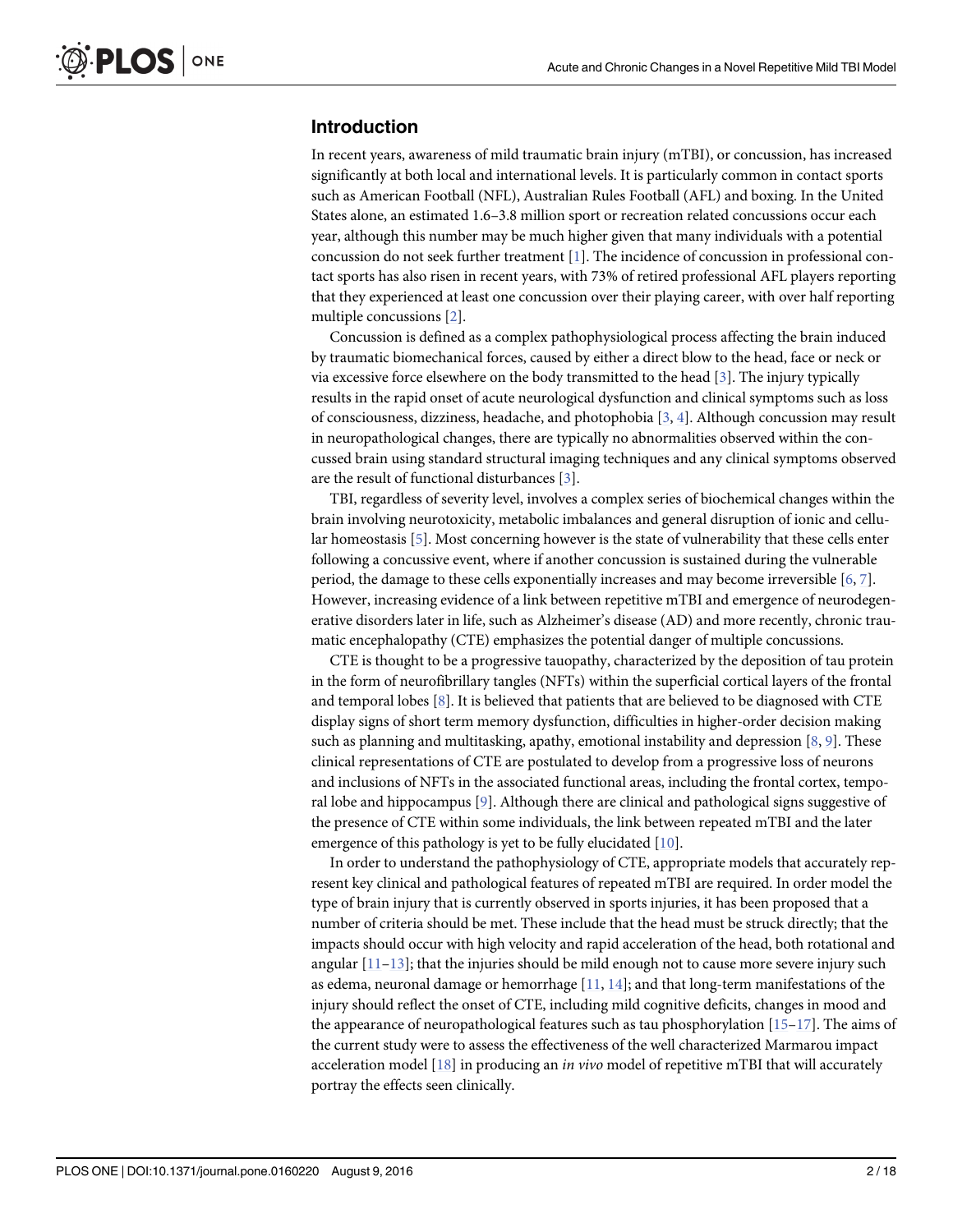## <span id="page-2-0"></span>Materials & Methods

#### Animals

All experimental procedures were carried out in accordance with the recommendations in the Australian Code for the Care and Use of Animals for Scientific Purposes 8<sup>th</sup> edition (2013), and approved by the University of Adelaide Animal Ethics Committee (M-2012-225). Forty male Sprague-Dawley rats were randomized into one of three experimental groups: sham surgery (no injury), single mTBI (1x injury) or repetitive mTBI (3x injuries). Injuries occurred five days apart over a ten-day period (Table 1), as based on previous work, with this spacing allowing for resolution of the inflammatory response between injuries, as would be seen at two-four weeks following a human concussion  $[19]$  $[19]$  $[19]$ . The study was further divided into two arms: 1) a 12-week behavioral outcome  $(n = 25)$  study, encompassing motor and cognitive components; and 2) examination of histology at 24 hours ( $n = 15$ ) following final injury or sham surgery.

## Induction of Mild Traumatic Brain Injury

Animals were injured using a modified version of Marmarou impact acceleration model of diffuse traumatic brain injury  $[18]$  $[18]$  $[18]$  titrated to produce a 110g average linear acceleration force [\[20](#page-14-0)]. Animals were anaesthetized with 5% isoflurane and the skull was exposed via a midline incision to adhere a stainless steel disc (10mm diameter, 3mm depth) centrally between the lambda and bregma sutures using a polyacrylamide adhesive. Animals were then secured to a foam bed (Type E bed foam, Foam to Size) and injury induced via the release of a 450g brass weight from a height of 1 meter directly onto the steel disc. Previous studies have shown that this injury produces an average linear acceleration force of 110g [\[20\]](#page-14-0) which is that typically observed in human concussive impacts  $[21]$ . Following injury, the incision was closed using sutures, a local anesthetic applied (lignocaine) and the animal allowed to regain consciousness. Animals not receiving an injury on a scheduled injury day as per Table 1 received all surgical procedures without undergoing injury. All animals were weighed daily following commencement of the injury schedule.

## Functional Outcome Measures

Animals were assessed weekly for motor outcome using the rotarod test  $[22]$  $[22]$  $[22]$ , while changes in locomotion, anxiety and spatial memory were assessed at six and twelve weeks post-injury using the Open Field, Y Maze and Barnes Maze functional outcome tests [\[23](#page-14-0)–[25\]](#page-15-0).

Rotarod. The accelerating rotarod is widely considered the most sensitive test of motor function following diffuse TBI [\[22\]](#page-14-0). The device consists of a rotating assembly of 18 metal rods, each with a diameter of 1 mm so as to introduce a grip component to the test, where the rotational speed of the assembly is gradually increased from 0 to 30 revolutions per minute over a 2-min period. To establish a baseline measure, animals were pre-trained on the rotarod to achieve the maximum running time of 120s for a four-day period pre-injury. The duration in seconds, up to a maximum of 120 secs, was recorded at the point when animals had either completed the task, clung to the rods for 2 consecutive rotations without actively walking or

Table 1. Injury schedule for single and repetitive mild traumatic brain injury (TBI) animals.

| <b>Number of TBI</b> | Day 0         | Day 5         | Day 10        |
|----------------------|---------------|---------------|---------------|
| 0 (SHAM)             | NO INJURY     | NO INJURY     | NO INJURY     |
|                      | NO INJURY     | NO INJURY     | <b>INJURY</b> |
|                      | <b>INJURY</b> | <b>INJURY</b> | <b>INJURY</b> |

doi:10.1371/journal.pone.0160220.t001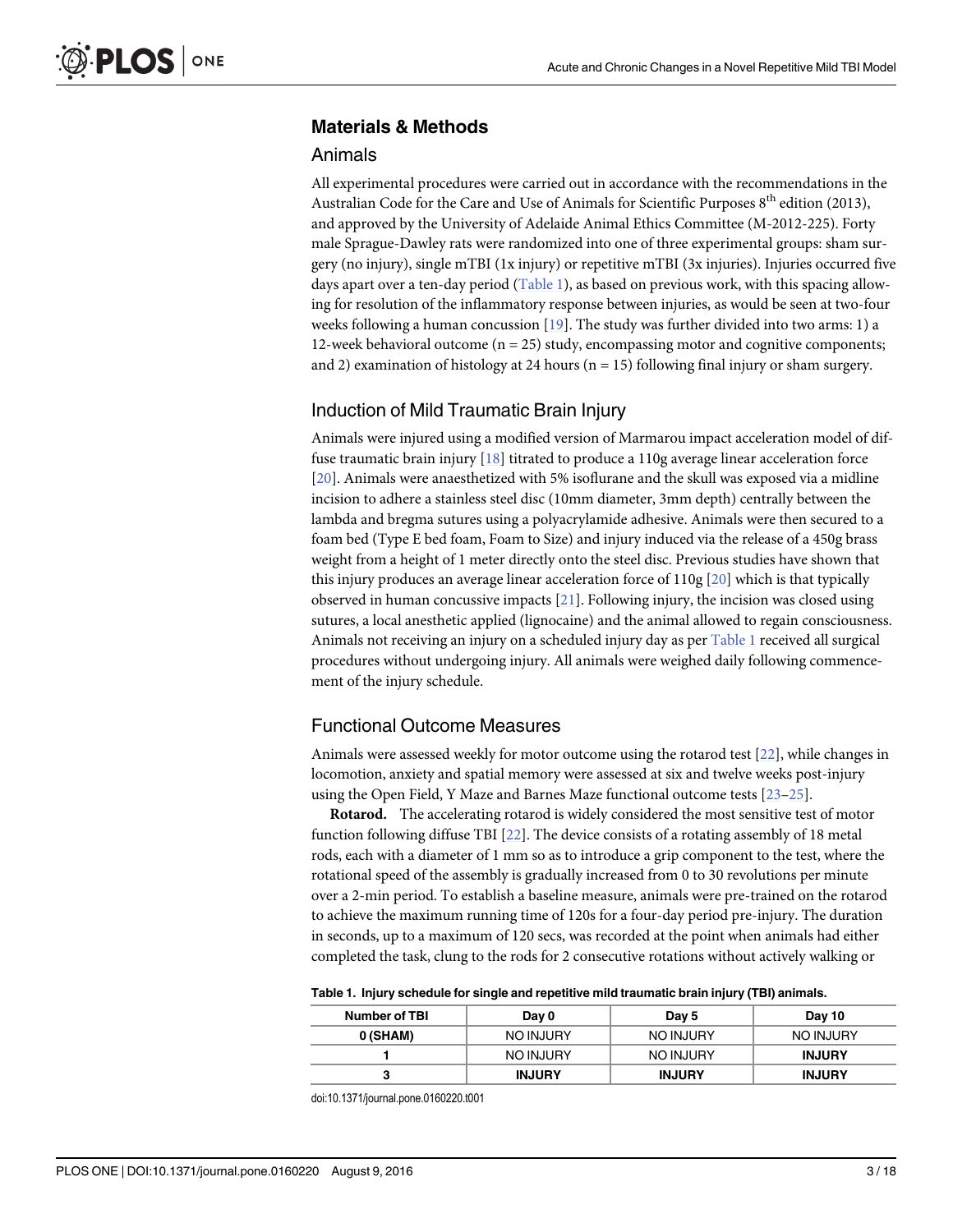<span id="page-3-0"></span>had fallen off. At 24 hours following each injury, then every seven days following the final injury, rats were assessed using the same criteria to determine any loss in motor function.

Open Field. The Open Field test is a common measure of anxiety in rodents [[23](#page-14-0)]. It consists of a 1m x 1m box divided into 10cm x 10cm grids in which the animal is placed in the center and allowed to explore freely for five minutes, with the number of squares traversed, as well as the percentage of inner squares versus outer squares (the peripheral two rows) calculated. This test is based on the innate curiosity of the rat, where normal, uninjured animals normally will explore the entire area quite readily, whilst injured animals are anxious and will spend less time exploring the inner portion of the field.

Y Maze. The Y Maze assesses spatial and recognition memory in rodents, again based on the rodent's innate curiosity and desire to explore new areas [[24\]](#page-15-0). The three arms are arbitrarily assigned into start, novel and other arms. The animal is first introduced into the maze with the novel arm blocked off and allowed to freely explore for three minutes. One hour after the initial exposure the rat is reintroduced into the maze with all three arms open and allowed to explore freely for three minutes. This test works on the basis that an uninjured animal will spend more time exploring the novel arm to which they have not been previously exposed, rather than the other two arms. In order to remove scent trails the maze was wiped thoroughly with 70% ethanol after each trial. The experimenter was not in the room during the trials, with all trials captured on video. A preference index was calculated as time spent in the novel arm versus time spent in all three arms and analyzed.

Barnes Maze. The Barnes Maze assesses spatial learning and memory in rodents, taking advantage of the rodent's innate behavior to escape from brightly lit open areas  $[25]$  $[25]$  $[25]$ . The apparatus consists of a circular maze 1.2m in diameter, with eighteen escape holes (5cm diameter) placed around the circumference, with an escape box located underneath one of these holes. An aversive stimulus in the form of a floodlight is introduced to motivate the animal into finding the escape box. The animal is placed in the center of the maze and if the animal discovers and enters the box within the 3 min test timeframe, the light is switched off and the animal is returned to its home cage. If the animal fails to find the escape box, or if the animal finds the escape box but does not enter within the allotted three minutes, it is gently guided to the box by the experimenter and held there for 20s with the light switched off before being returned to its home cage. Animals undertook 2 trials, 15 mins apart over a 4 day period. Escape latency was recorded as the time taken for the animal's head to enter the escape box, with the average recorded across the 2 trials per day. Animals failing to successfully locate the escape box on any given day received the maximum score possible for that trial (180s).

## Immunohistochemistry

Following the completion of the 12 week behavioral outcome studies a random subset of animals ( $n = 6$  per group), and for the histology subset at 24 hours ( $n = 5$  per group), animals were sacrificed via transcardial injection of 10% buffered formalin. Brains were then removed and stored in 10% buffered formalin for 24 hours. At this stage all brains were examined for evidence of hemorrhage, contusions or overt edema. They were then sectioned into 11 x 2mm areas using a rodent brain matrix (Kopf) and embedded in paraffin wax. For each animal a section was cut from the region −4.5 mm from the bregma, as this was located directly underneath the impact site. Immunohistochemical staining for neuroinflammation  $(IBA<sub>1</sub>,$  rabbit polyclonal, 1:20,000, Wako Pure Chemical Industries, 019–19741), axonal injury (amyloid precursor protein (APP), mouse monoclonal, 1:1000, Novocastra, NCL-APP) and phosphorylated tau (AT180, mouse monoclonal, 1:1000, Thermo Fisher, MN1040) was undertaken. Prepared sections were dewaxed and endogenous peroxidases blocked with 0.01% hydrogen peroxide/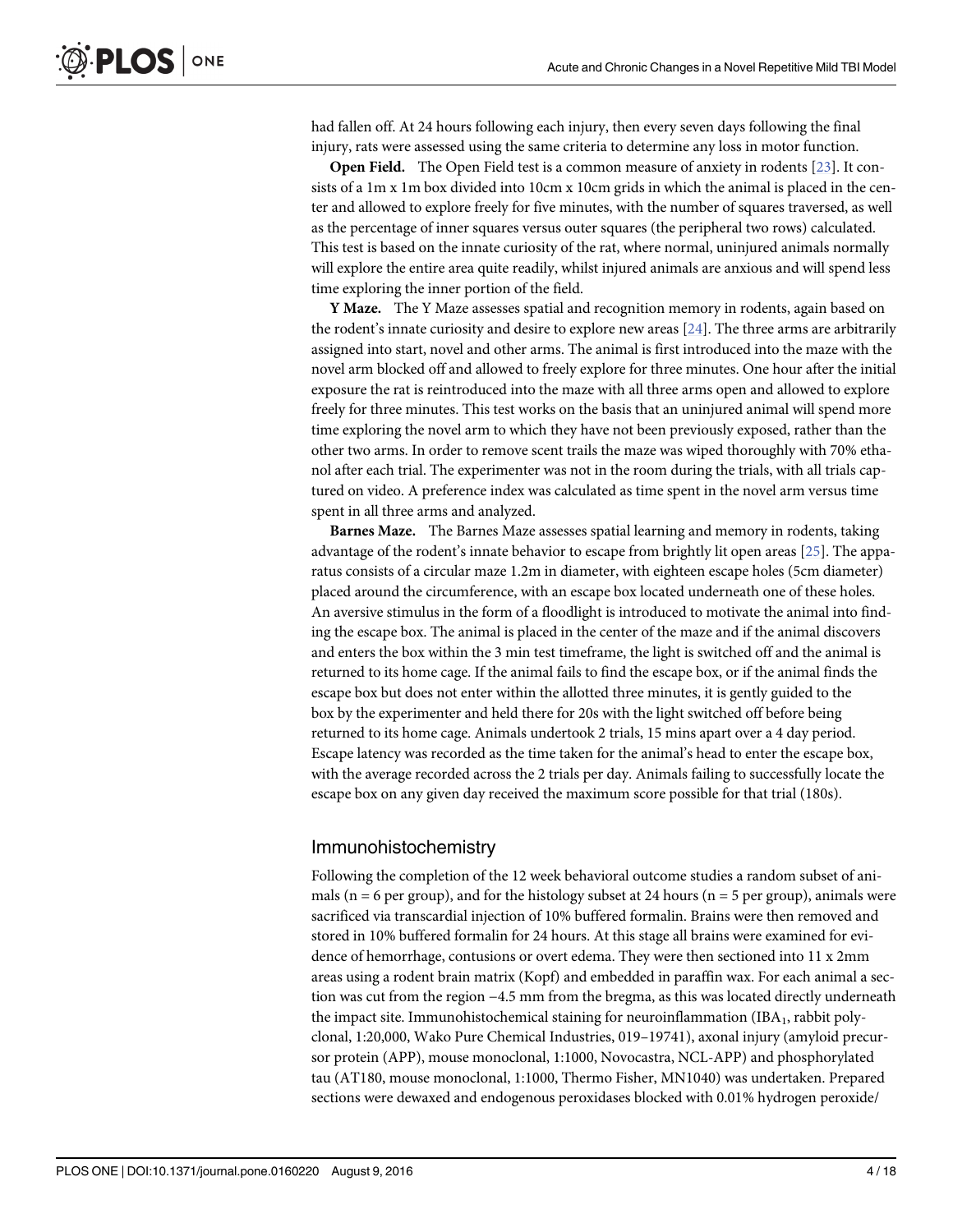<span id="page-4-0"></span>methanol. Slides were then placed into a citrate retrieval solution and microwaved at 100°C for 10 minutes prior to blocking non-specific binding using normal horse serum and application of the appropriate primary antibody for overnight incubation at room temperature. Secondary antibody (Vector Laboratories, anti-mouse/anti-rabbit, 1:250) was then applied for 30 minutes, followed by streptavidin peroxidase conjugate (Sigma-Aldrich, 1:1000) for 1 hour. Bound antibody was detected via application of 3,3'-Diaminobenzidine (DAB, Sigma-Aldrich, D-5637) followed by counterstaining with hematoxylin.

All slides were scanned using digital Nanozoomer technology (Hamamatsu) and viewed using NDP view software (Hamamatsu). Sections stained with AT180 and IBA<sub>1</sub> were examined in  $1mm<sup>2</sup>$  cortical areas directly beneath the impact site in each sample. Phosphorylated tau, identified as dark brown staining of the cytoplasm, was analyzed by counting the number of AT180 positive cells within the selected region of interest. IBA<sub>1</sub> staining was assessed by counting the number of resting microglia, with lighter staining cell bodies and extended processes, as well as activated microglia, which had dark staining cell bodies and retracted, dark processes, and then calculating the ratio of resting versus activated microglia within the selected region in interest. APP staining was assessed using a rating scale for level of intensity in cortical, hippocampal (CA2) and thalamic regions. All histological assessments were undertaken by two independent observers blinded to the treatment groups.

## Statistical Analysis

All data were analyzed using GraphPad Prism $^{\circledR}$  statistical software. All immunohistochemical analyses excluding APP scoring, Barnes Maze and Rotarod were evaluated using a one-way analysis of variance (ANOVA) followed by Tukey post-hoc analysis. APP scoring data were evaluated using a Kruskal-Wallis test with Dunn's post-hoc analysis. Barnes Maze and Rotarod data were evaluated using a repeated measures two-way ANOVA followed by Tukey post-hoc analysis. A p value of p<0.05 was considered significant. All results are expressed as mean  $\pm$  SEM.

## **Results**

There were no adverse acute effects following induction of injury, with animals recovering well with an average of 0–10g of weight loss observed at 24 hours post-injury that was regained within 2–5 days.

## Functional Outcome

Cognition. At 6 weeks post-injury, Barnes Maze testing on Day 1 showed increased latency in the acquisition phase in  $3x$  mTBI (107.85±28.15, p<0.001) and  $1x$  mTBI (67.17  $\pm$ 14.73, p<0.01) animals when compared to shams (27.61 $\pm$ 6.05) ([Fig 1A\)](#page-5-0). Similar results in 3mTBI animals were observed at 12 weeks post-injury in the acquisition phase, with a significant difference observed on day 1 testing between 3x mTBI (34.64±7.58) and sham (22±4.03) animals ( $p$ <0.05), whilst no increase in latency was observed in 1x mTBI (24.67 $\pm$ 5.81) animals [\(Fig 1B\)](#page-5-0). All injury groups returned to sham levels by day 2 of testing and remained at sham levels at both the 6 and 12 week time-points post-injury.

In the Y maze, there were no significant differences between groups at 6 weeks post-injury [\(Fig 1C](#page-5-0)). However at 12 weeks post-injury 3x mTBI animals demonstrated a significant decrease in spatial memory as shown by a decrease in preference index  $(p<0.05)$ , compared to sham and 1x mTBI groups [\(Fig 1D\)](#page-5-0).

Open Field. In the Open Field, 3x mTBI animals demonstrated a significant decrease  $(p<0.05)$  in total line crossings at 6 weeks post-injury (288.43±25.4), as did the 1x mTBI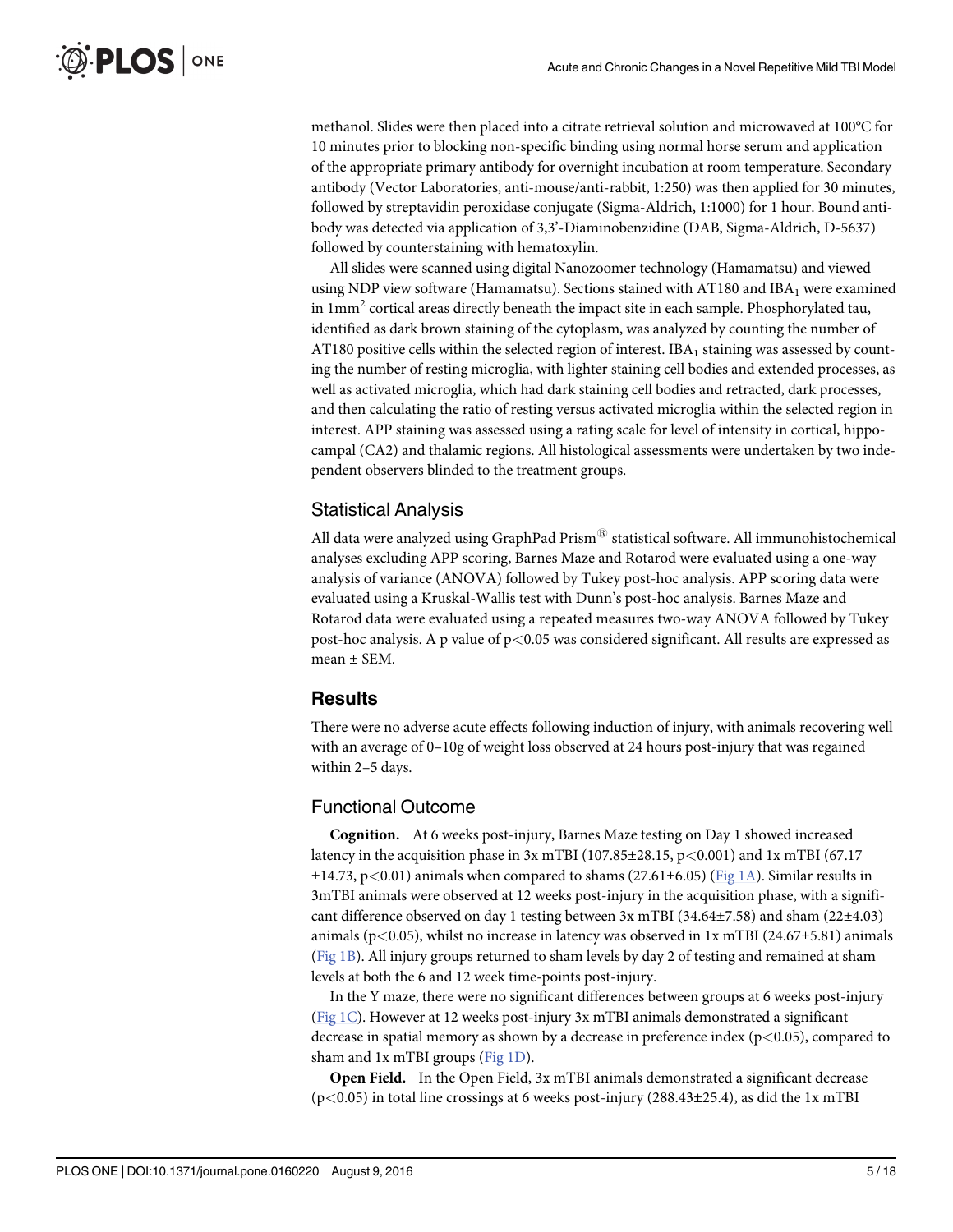

[Fig 1.](#page-4-0) Behavioral Assessment post-injury. Barnes Maze acquisition phase trials at 6 weeks (A) and 12 weeks (B) post-injury. Y Maze testing at 6 weeks (C) and 12 weeks (D) post-injury (\*p<0.05, \*\*p<0.01 compared to sham animals, ##p<0.01, #p<0.05 compared to 1x mTBI animals, Sham,  $1 \times m$ TBI n = 9;  $3 \times m$ TBI n = 7).

<span id="page-5-0"></span>**PLOS** 

ONE

animals (314.33±19.91) when compared to sham animals (393.56±27.8) ( $Fig 2A$ ). Comparable results were also observed at 12 weeks post-injury in the 3x mTBI group, with a significant decrease ( $p$ <0.05) in open field exploration time (158.5 $\pm$ 43.6) compared with sham animals  $(293.67\pm30.12)$  ([Fig 2B](#page-6-0)). However, there were no differences observed between 1x mTBI animals and sham or 3x mTBI animals at this time point.

There were no differences in the percentage of inner squares versus total exploration of the open field at 6 weeks injury [\(Fig 2C](#page-6-0)). However at 12 weeks post-injury a significant group effect was found via one-way ANOVA ( $p<0.05$ ), with post-hoc analysis reporting a trend between the sham and 3x mTBI groups ( $p = 0.09$ ), with sham animals spending 7.2 $\pm$ 2.5% of their time in the inner part of the field compared to 4.5±2.1% in 3x mTBI animals. 1x mTBI animals were similar to shams, with 8.1±3.1% of time spend in the inner part of the field, such that they were significantly different to  $3x$  mTBI animals (p<0.05) ([Fig 2D\)](#page-6-0).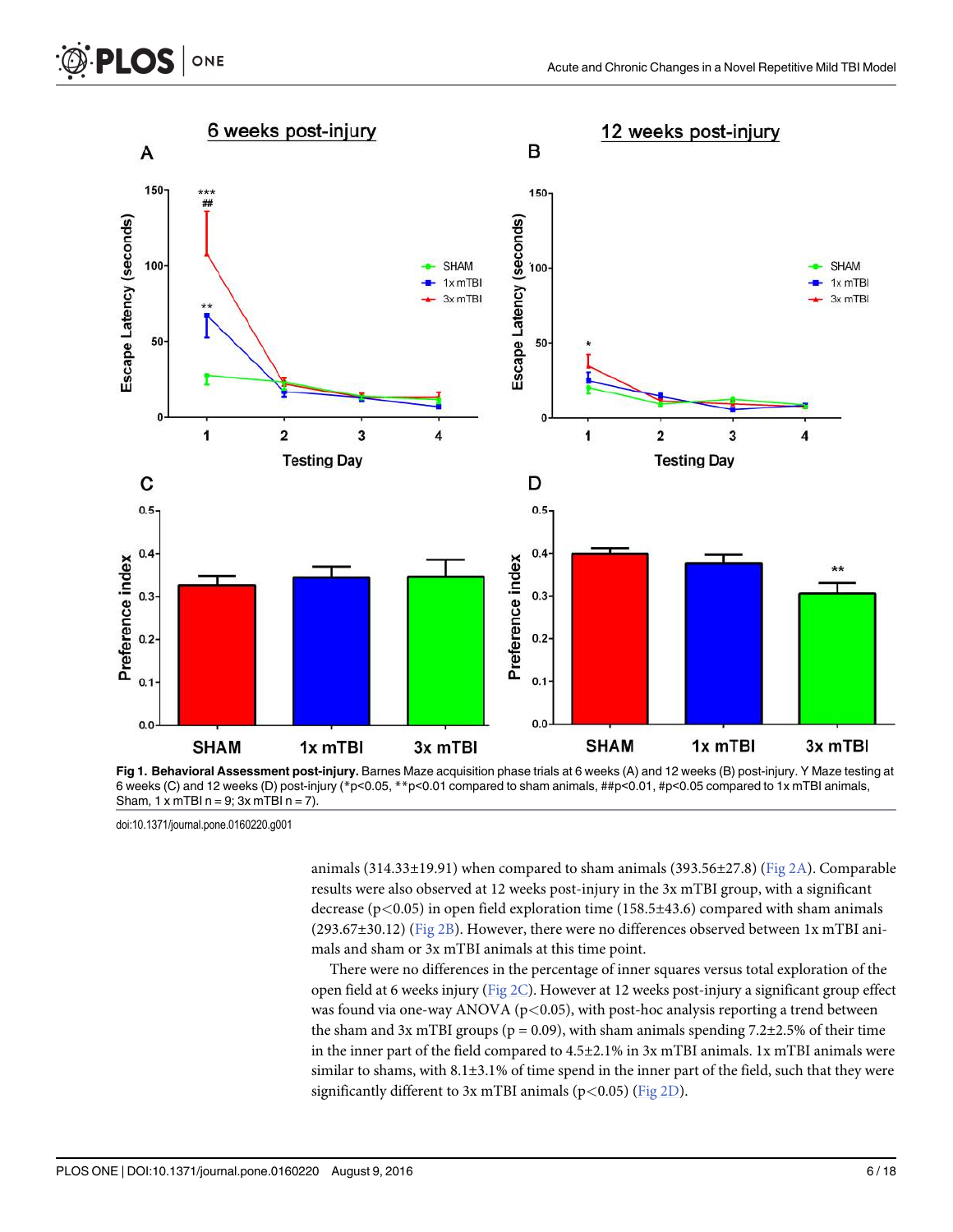

[Fig 2.](#page-5-0) Open Field. Number of total line crossings 6 weeks (A) and 12 weeks (B) post-injury, and % of inner square line crossings compared to the total number at 6 weeks (C) and 12 weeks (D) post-injury. (\*p<0.05 compared to sham, #p<0.05 compared to 1x mTBI animals; Sham, 1 x mTBI n = 9; 3x mTBI sham,  $1 \times m$ TBI  $n = 9$ ;  $3 \times m$ TBI  $n = 7$ )

ONE

<span id="page-6-0"></span>**PLOS** I

Motor Outcomes. No significant differences in gross motor function were observed between the various groups over the 12 week rotarod monitoring period ( $Fig 3$ ), with all groups maintaining their baseline times (120 seconds) over the complete testing period.

## Gross Neuropathology

There were no gross pathological changes in the form of lesions, hemorrhage, cerebral edema or overt tissue loss observed in the 3x mTBI groups compared to shams ( $Fig 4$ ).

## Immunohistochemistry

Analysis of AT180-positive neurons within the cortex at 24 hours after injury showed a significant increase  $(p<0.01)$  in AT180 immunoreactivity within the cytoplasm of cells within the cortex in 3x mTBI (330.2 $\pm$ 58.63) animals compared to sham (88.8 $\pm$ 38.14) and 1x mTBI (61.25  $\pm$ 28.77) animals (Fig 5A–[5C and 5G\)](#page-8-0). Although there was a decrease in overall number of AT180 positive cells, 3x mTBI animals still had a significant elevation at 12 weeks post-injury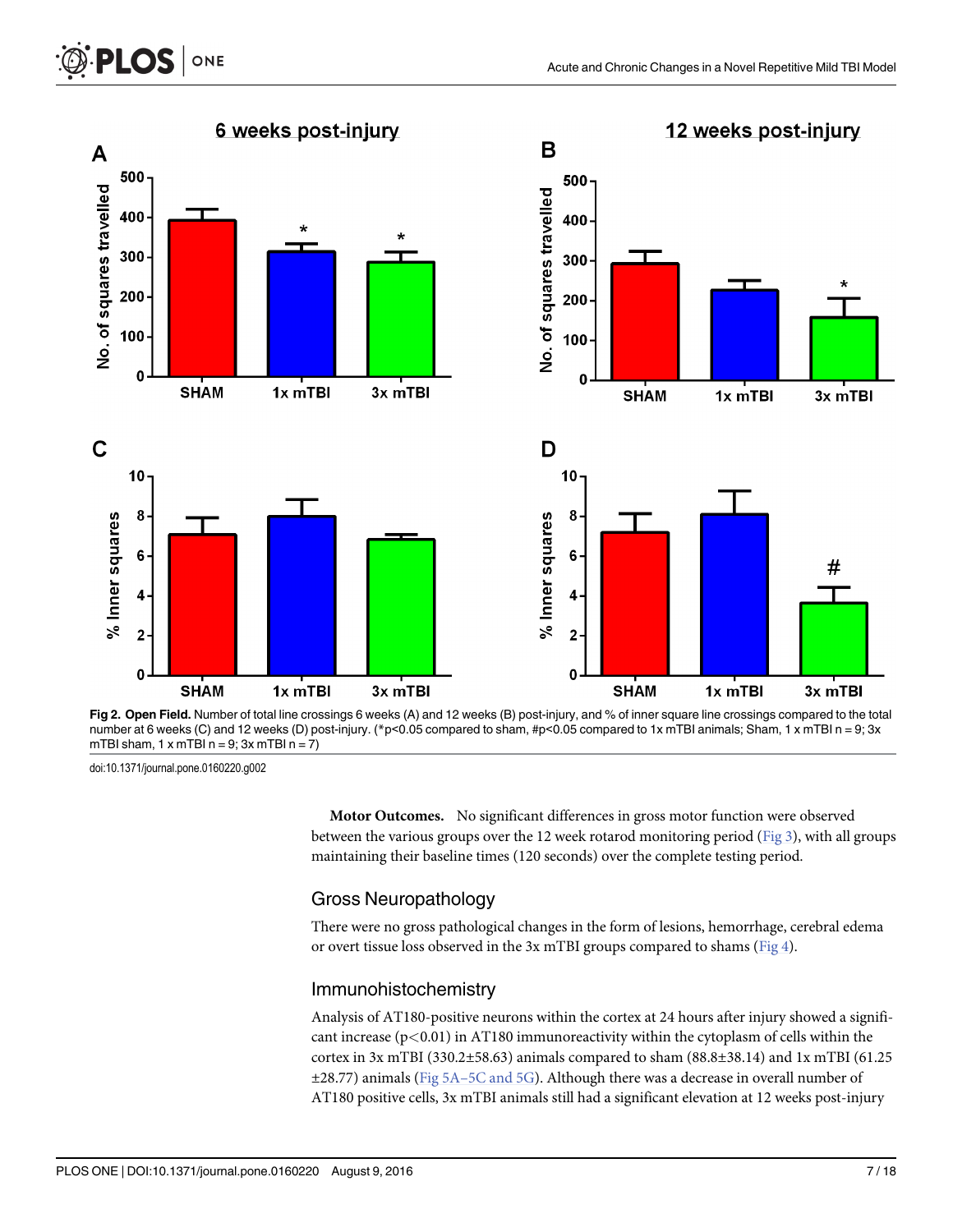

[Fig 3. M](#page-6-0)otor Assessment post-injury. Weekly rotarod assessments showing no significant changes in motor function over the 12 week monitoring period in all groups (Sham,  $1 \times mTBI$  n = 9; 3x mTBI n = 7).

ONE

<span id="page-7-0"></span>**PLOS** 

(89.58±7.81) compared to 1x mTBI (45.63±10.39; p< 0.01) and sham animals (5.33±4.40; p<0.001) (Fig 5D–[5F and 5H](#page-8-0))

Analysis of microglial morphology in the cortex directly beneath the impact site at 24 hours post-injury [\(Fig 6A](#page-9-0)–6C) showed a significant increase in activated microglia in the 3x mTBI animals (32.17±5.97) compared to sham (17.71±2.88;  $p<0.001$ ) and 1x mTBI animals (26.39  $\pm 1.39$ ; P<0.01) ([Fig 5G](#page-8-0)). At 12 weeks post-injury ([Fig 5D](#page-8-0)–5F) increased microglial activation was still evident in 3x mTBI animals (36.46 $\pm$ 3.05) compared to shams (24.08 $\pm$ 2.62; p<0.05) [\(Fig 5H](#page-8-0)). However, a significant increase ( $p$ <0.05) was also observed in the 1x mTBI group  $(34.12\pm2.15)$  at 12 weeks post-injury.





#### **Sham** 3x mTBI [Fig 4. G](#page-6-0)ross Neuropathology. Gross pathology of representative rodent brains showing no lesions, hemorrhage, edema or overt tissue loss in the 3x mTBI animals compared to sham animals.

doi:10.1371/journal.pone.0160220.g004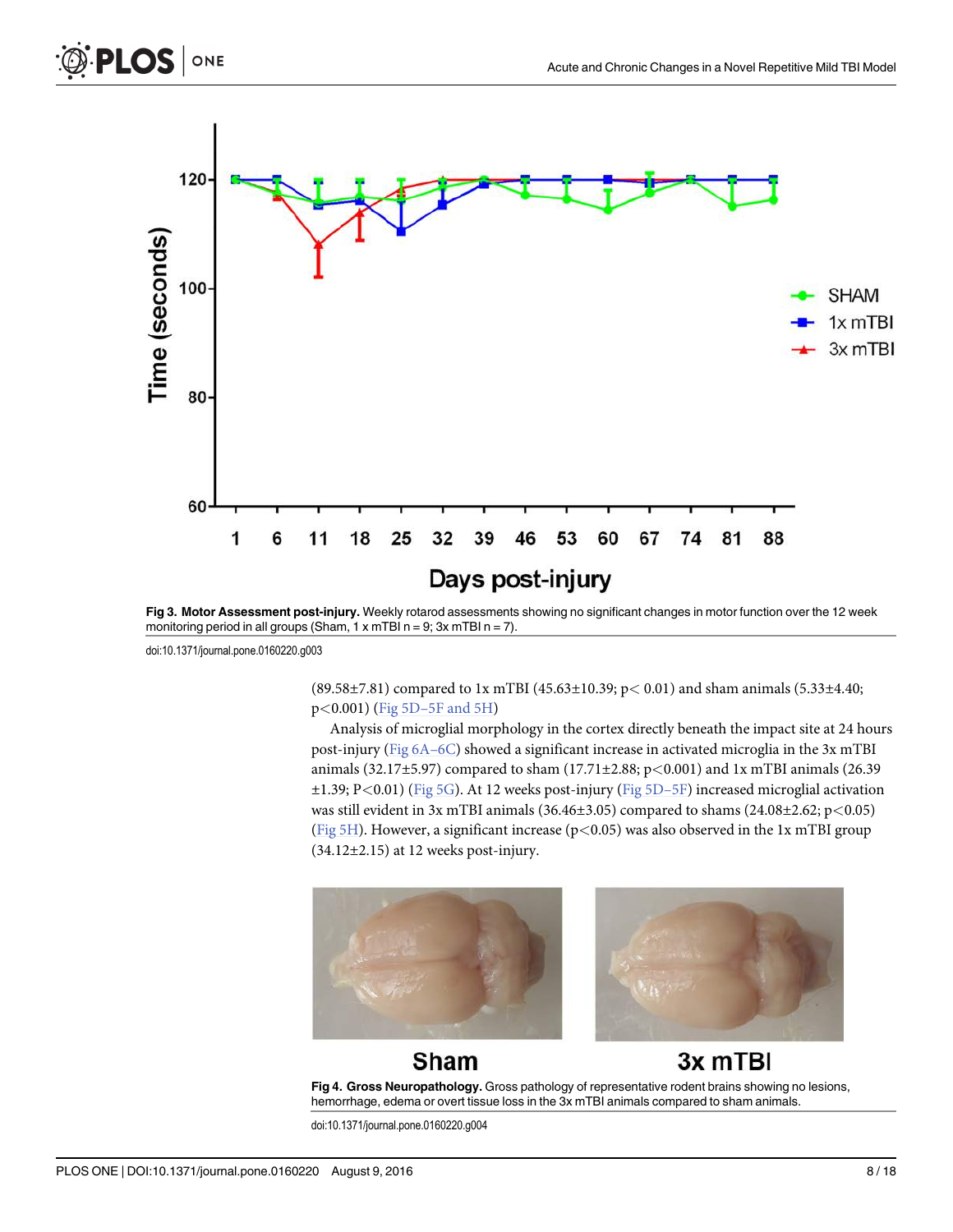<span id="page-8-0"></span>

[Fig 5. T](#page-6-0)au Immunoreactivity post-injury. Representative images of AT180 staining within the cortex at 24 hours and 12 weeks after injury. Darker AT180 staining around cell bodies was noted at 24 hours post-injury in 3x mTBI animals (C) compared to sham (A) and 1x mTBI animals (B). Amount of AT180 immunoreactivity at 12 weeks post-injury was still increased in 3x mTBI (F) and 1x mTBI (E) compared to sham (D). This was confirmed with a count of AT180 positive cells (G-H) (\*\*\*p<0.01, \*\*p<0.01 compared to sham; ##p<0.01 compared to 1x mTBI n = 5 for 24 hour time point,  $n = 6$  for 12 week time point)

Significant increases ( $p$ <0.05) in APP immunoreactivity were observed at 12 weeks postinjury in 3x mTBI animals in cortical and thalamic regions, as well as the CA2 region of the hippocampus ([Fig 7](#page-10-0)). 1x mTBI animals only showed a slight increase in APP immunoreactivity in the cortex, but not the thalamus or hippocampus. No changes were observed at 24 hours post-injury [\(S1 Fig](#page-13-0)).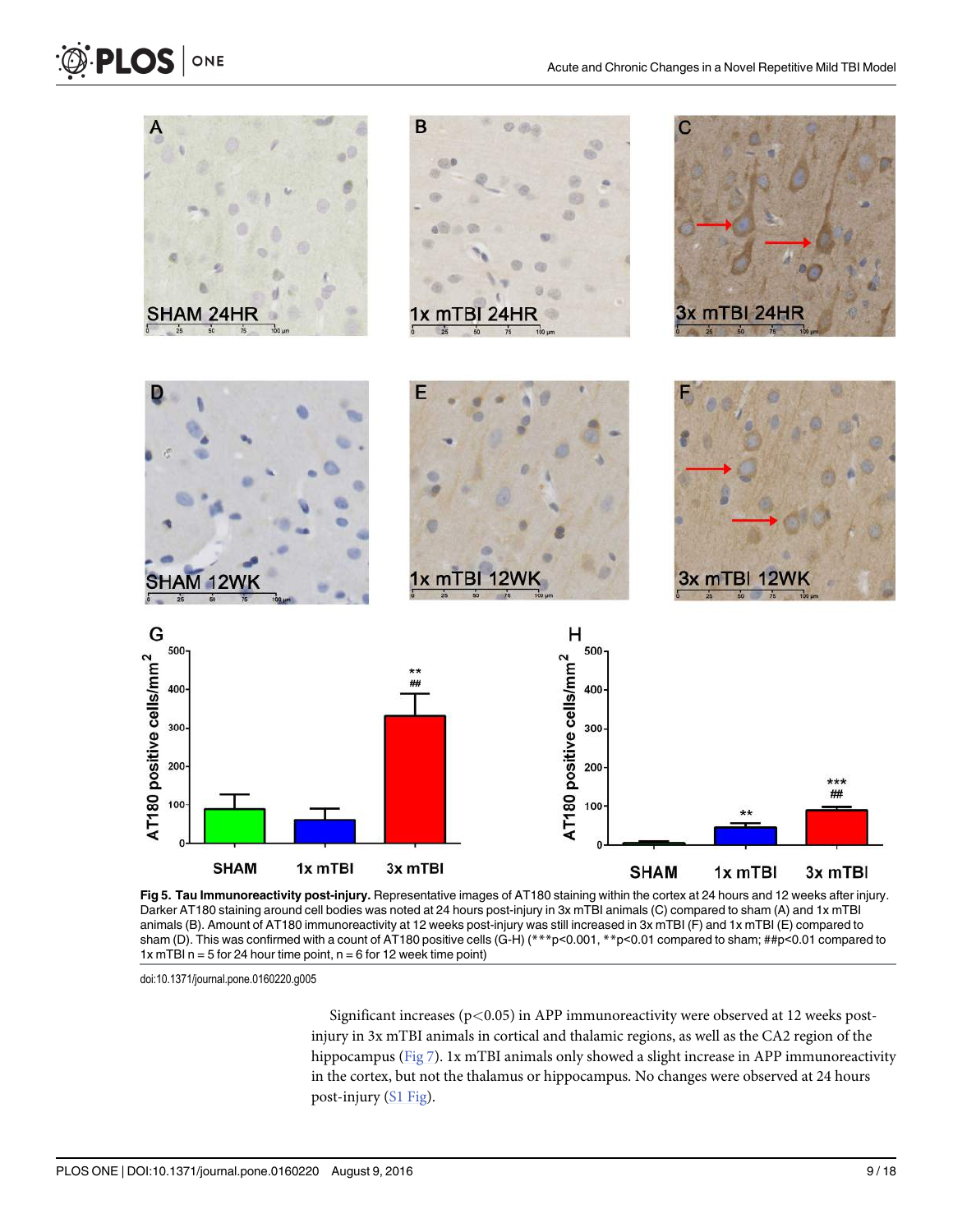

[Fig 6.](#page-7-0) Microglial Immunoreactivity post-injury. Representative images of IBA<sub>1</sub> staining in the cortex at 24 hours and 12 weeks after injury. At 24 hours post injury, increased numbers of activated microglia compared to resting were observed in 3x mTBI animals (C) compared to both sham (A) and 1x mTBI (B) groups At 12 weeks both 1x mTBI (E) and 3x mTBI (F) injury groups showing an increase in microglial activation compared to shams (D). This was confirmed via quantification determining the % of activated microglia (G). (\*\*\*p<0.001, \*p<0.05 compared to sham,  $\#p$ <0.01 compared to 1x mTBI, n = 5 for 24 hour time point, n = 6 for 12 week time point).

doi:10.1371/journal.pone.0160220.g006

<span id="page-9-0"></span>O PLOS ONE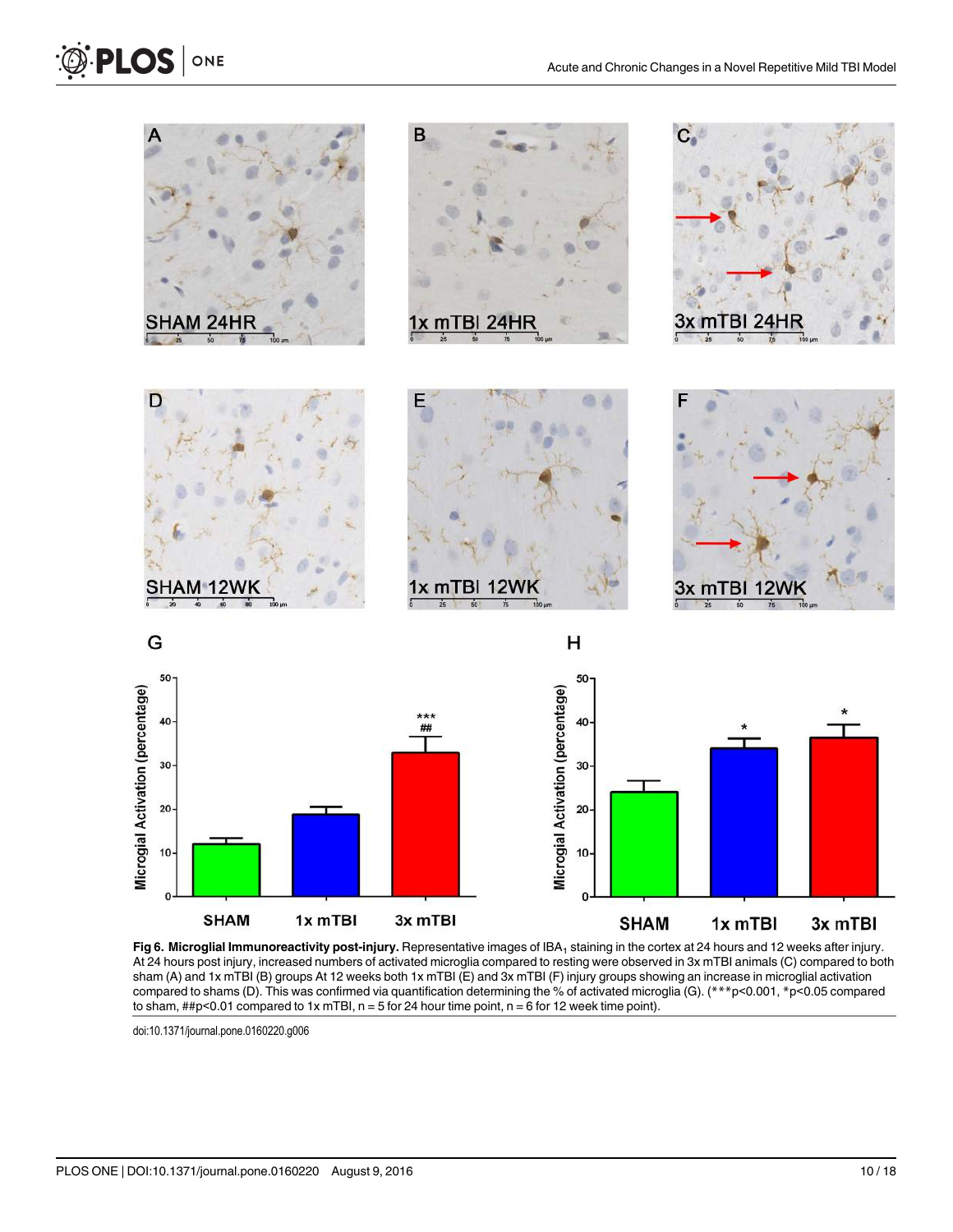

[Fig 7.](#page-8-0) Changes in APP expression 12 weeks post-injury. Representative images of APP staining in the cortex, thalamus and CA2 region of the hippocampus in animals at 12 weeks post-injury. Increased APP immunoreactivity was observed across 3x mTBI animals (G-I, L) compared to sham (A-C, J) and 1x mTBI animals (D-F, K) (\*\*p<0.01, \*p<0.05 compared to sham, n = 6)

doi:10.1371/journal.pone.0160220.g007

## **Discussion**

The current study characterizes a model of repetitive mTBI that replicates key functional and histological features of clinical injury. We have demonstrated that a modified version of the Marmarou impact-acceleration model, with three mild injuries given five days apart, results in

<span id="page-10-0"></span>**O PLOS** ONE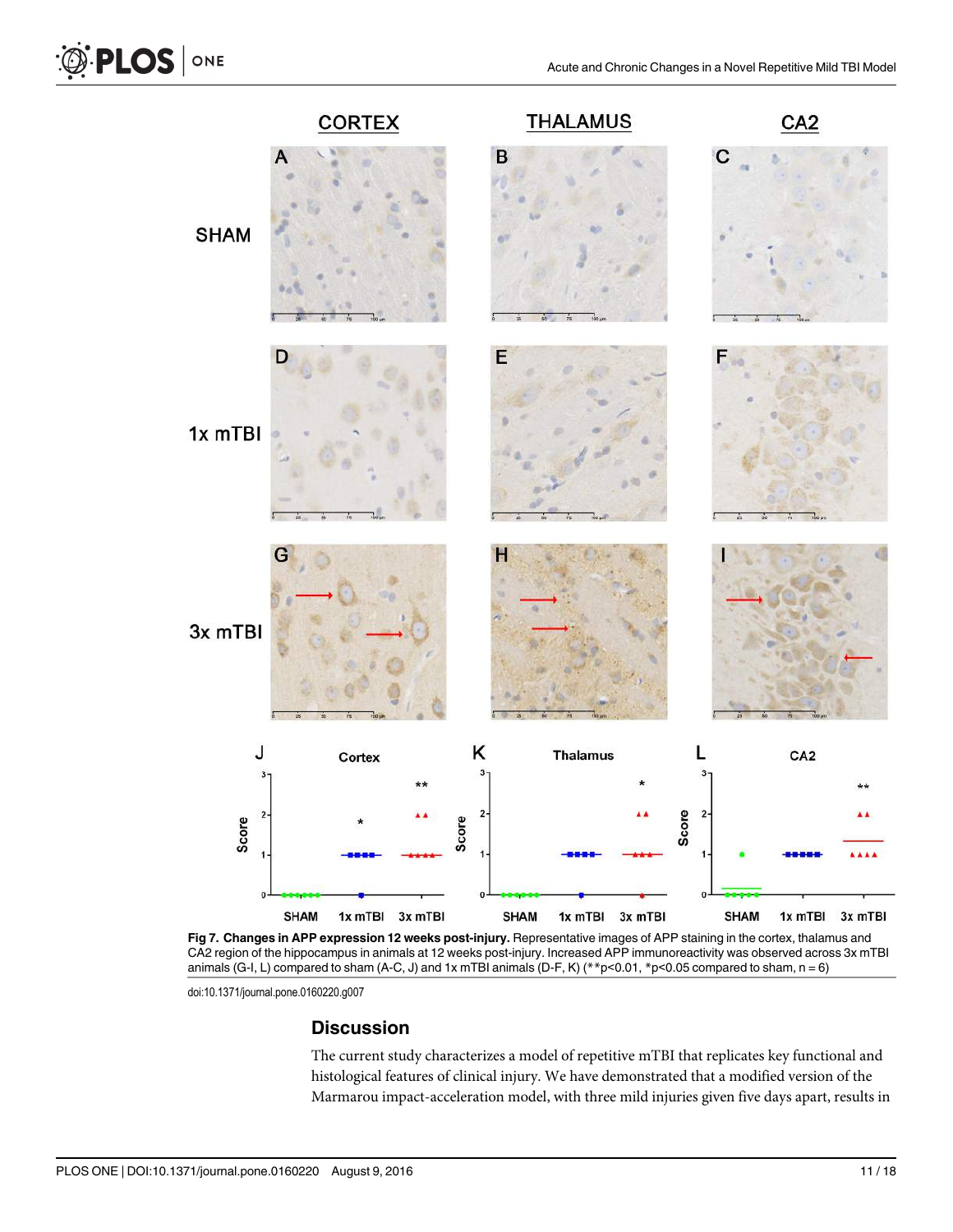<span id="page-11-0"></span>an increase in tau phosphorylation within cortical neurons in both the acute and chronic phases of injury, long-term changes in axonal pathology, as well as persistent neuroinflammation. These histological changes were associated with the development of deficits in spatial learning and memory, as seen in the Barnes Maze and the Y Maze, as well as a trend towards increased anxiety, with less time spent in the inner portion of the Open Field. Although decreased locomotor activity was noted on the Open Field, no deficits were observed in the rotarod, indicating that no gross motor deficits were present. There were no signs of overt tissue loss, contusion, edema or hemorrhage, as would be expected of a concussive injury, which typically produce no lesions that can be seen via standard imaging [\[26\]](#page-15-0).

Appropriate and relevant experimental animal models are key to allow an understanding of the pathophysiology of the repeated injury and to allow translation of data to human patients [\[27](#page-15-0)]. To facilitate this a variety of animal models are required to model different aspects of the disease process, such as the types of forces used to generate a concussion. An advantage of this model is that it incorporates biomechanical criteria that have been recognized as being key when developing an experimental model of repetitive mTBI, namely that the head is struck directly with high velocity causing rapid acceleration of the head  $[11-13]$  $[11-13]$  $[11-13]$  $[11-13]$  $[11-13]$ . This generates approximately 110g of average linear force  $[20, 21]$  $[20, 21]$  $[20, 21]$  $[20, 21]$  $[20, 21]$ , similar to the reported injury threshold required to produce a concussion in a human of 90g of linear acceleration force [[21](#page-14-0)]. Furthermore the impact not only generates linear forces, but also rotational and angular forces [\[20,](#page-14-0) [21\]](#page-14-0), similar to what is observed in sports injury [\[28\]](#page-15-0). Rotational forces are thought to be particularly important, as they generate shear strain, which is proposed to be the likely mechanisms for tissue damage following a concussion [\[12](#page-14-0)]. This differs from some of the pre-existing models, such as lateral fluid percussion [\[29\]](#page-15-0) and controlled cortical impact [[30](#page-15-0)], which generate a predominantly focal lesion, and involve restrictions of head movement, typically within a stereotactic frame.

A limitation of any small rodent model is that the rodent brain has structural differences compared to the human brain, as it is lissencephalic rather than gyrencephalic [[31](#page-15-0)]. This is significant given that the forces associated with TBI are focused at the base of the sulci [[32\]](#page-15-0), where tau accumulation is most prominent in CTE [[33](#page-15-0)], whereas in rodent models these forces are localized to the superficial cortical layers [\[32](#page-15-0)]. Furthermore there are slight differences in tau protein between rodents and human tau, with human tau having a much higher propensity to aggregate than the rodent form  $[34]$  $[34]$  $[34]$ . Despite these limitations pre-clinical models are still able to provide valuable insights into the development of neurodegeneration following repeated concussion. Of note this is one of the few models to date that have reported sub-chronic persistent increases in phosphorylated tau in non-transgenic animals following repeated concussion (reviewed in [[27](#page-15-0)]), highlighting its relevance as a pre-clinical model of CTE.

Importantly this impact-acceleration model of repetitive mTBI also produces behavioral changes, including anxiety and memory deficits, similar to those seen following repeated concussion. A retrospective study of retired NFL players found that those with a self-reported history of 3 or more concussions during their playing career had a fivefold prevalence of mild cognitive impairment compared to those without a previous concussion [[35](#page-15-0)]. Although CTE is currently a post-mortem diagnosis, correlation of suspected cases with their medical history and next of kin interviews, has produced a summary of symptoms suspected to be associated with the disease. Early symptoms are thought to include short-term memory loss, emotional lability and apathy, with progression to more profound cognitive deficits as the disease progresses [\[9,](#page-14-0) [36\]](#page-15-0).

These functional changes are associated with key histopathological changes, included increases in hyperphosphorylated tau, neuroinflammation and axonal injury. Increases in phosphorylated tau both in the acute and chronic stages of injury are seen in the repetitive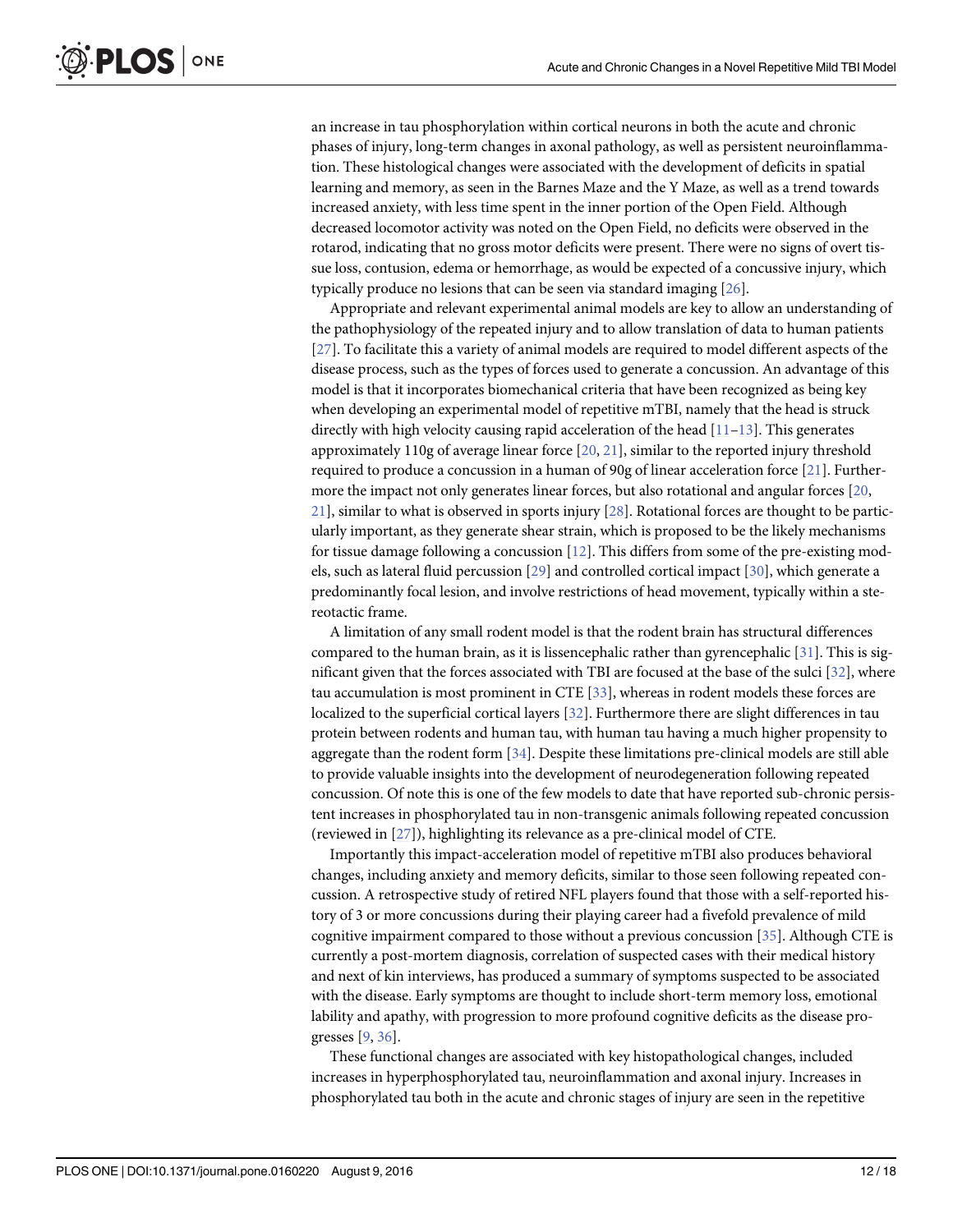<span id="page-12-0"></span>mTBI animals. Tau is a microtubule-associated protein that is involved with providing structural support to neuronal cells within the CNS  $[37]$  $[37]$  $[37]$ . The ability of tau to bind to the microtubules is maintained by its level of phosphorylation. If tau becomes hyperphosphorylated, the ability to stimulate microtubule assembly is inhibited [\[38\]](#page-15-0), leading to detachment of the hyperphosphorylated tau from the microtubules which makes it prone to self-aggregation and polymerization [[39](#page-15-0)]. This leads to the formation of tau oligomers which can further aggregate to form paired helical filaments (PHFs) which then assemble to form neurofibrillary tangles (NFTs) as seen in AD and CTE [\[40,](#page-15-0) [41\]](#page-15-0). TBI, particularly repeated concussion, has been shown to influence tau hyperphosphorylation both pre-clinically and clinically  $[42-45]$  $[42-45]$  $[42-45]$  $[42-45]$  $[42-45]$ . Human serum analysis following mTBI has also shown increased levels of phosphorylated tau 6 hours post injury, suggesting that these processes can occur early within the disease process [\[46\]](#page-16-0). Of note this alteration in tau dynamics may contribute to secondary injury following TBI. A study by Gerson et al. (2016) demonstrated that TBI-derived tau oligomers worsened cognition and accelerated pathology development when injected into the hippocampi of mice overexpressing human tau [[47\]](#page-16-0). Furthermore complete ablation or partial reduction of tau prevented deficits in spatial memory and learning on the Barnes Maze, with a decreased latency to the target following repeated mild frontal impact [\[48\]](#page-16-0).

Another key feature seen following repeated concussion is a persistent neuroinflammatory response. Specifically, the present study found that repetitive mTBI increased the expression of activated microglia in both the acute and chronic phases of injury. Although it is widely thought that the inflammatory changes observed in mTBI are completely reversible with symptoms typically resolving with time, the synergistic effect of repetitive mild injuries over a short amount of time exacerbates this inflammatory response [[5](#page-14-0), [49](#page-16-0), [50](#page-16-0)]. As such, there is the potential for an exponential increase in the inflammatory cascade following mTBI [[5](#page-14-0)] and for the neuroinflammatory response to persist chronically. Increases in chronic neuroinflammation have been observed in the brains of young athletes exposed to repetitive mTBI and displaying CTE-like pathologies post-mortem [\[51\]](#page-16-0). Neuroinflammation following TBI has also been implicated in the pathogenesis of other neurodegenerative disorders including Alzheimer's disease [[52\]](#page-16-0), with this neuroinflammation not resolving for years following the initial insult [\[53](#page-16-0)]. Other existing animal models of repetitive mTBI have also reported increases in neuroinflammation following injury, with increased GFAP reactivity and serum levels of the pro-inflammatory cytokine interleukin-6 (IL-6) observed in a mouse weight drop model [\[54\]](#page-16-0), while increases in microglial activation have been reported in a fluid percussion injury model of repetitive mTBI [\[19\]](#page-14-0).

The changes in axonal integrity observed long-term are also worth noting given that axonal injury is present in many other models of repetitive mTBI [[27](#page-15-0), [55\]](#page-16-0) and in human clinical cases [\[56,](#page-16-0) [57\]](#page-16-0). Axonal injury is thought to play a key role in promoting abnormal tau phosphorylation, and the high strain placed on axons in TBI means that tau proteins behave more rigidly than usual. This may inhibit the ability of adjacent microtubules to slide past each other in response to axonal stretching, resulting in the subsequent rupture [[58](#page-16-0)]. As tau becomes unbound from the microtubule it facilitates phosphorylation at disease related sites [[59](#page-16-0)–[62\]](#page-16-0), and promotes aggregation into oligomers and NFTs [[63](#page-16-0)]. Although changes in axonal integrity were observed within the cortical, thalamic and hippocampal regions in this model, further investigation into specific regional differences, particularly within the hippocampus, is warranted. Further investigation into acute and chronic changes in synaptic transmission and other markers of axonal integrity will also further elucidate the extent of these disease processes, particularly within the acute phase where in the present study, no changes were observed.

It is important to note that there were transient changes observed in the single injury mTBI group, both behaviorally and pathologically. This is consistent with data from clinical studies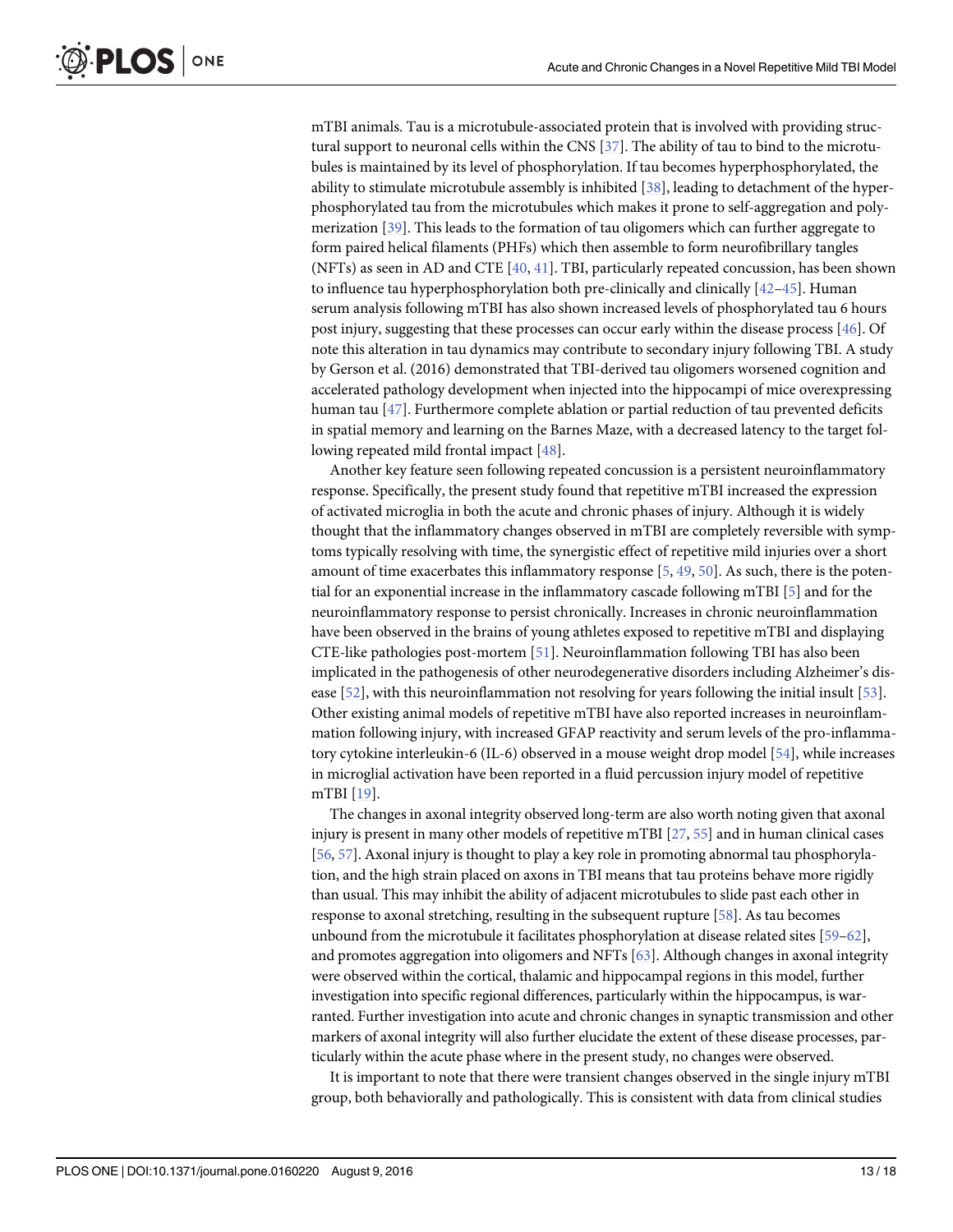suggesting that patients with a single mTBI show increased depressive and anxiety-like symptoms as well as global brain atrophy, particularly in the white matter regions of the cingulum and cingulate gyrus, up to one year post-injury [\[64\]](#page-16-0). The most common symptoms observed clinically following a single mTBI include cognitive deficits in the acute stage, typically resolving within months of the initial injury [\[65\]](#page-16-0). Given the prevalence of post-concussive symptoms such as headache persisting for weeks to months following a single injury, the data presented within this study and others suggest that a single mTBI is enough to cause long term pathological changes within the brain [[66](#page-16-0)]. Animal models have demonstrated that a single mTBI can acutely induce neurodegenerative and neuroinflammatory changes that increase with injury severity, and that this is intensified with repeated trauma  $[67-69]$  $[67-69]$  $[67-69]$  $[67-69]$  $[67-69]$ . This suggests that although a single injury is enough to cause some acute and chronic changes, repetitive injuries appear to exacerbate these processes.

In conclusion, this study characterizes a clinically relevant, in vivo model of repetitive mTBI that produces the key short- and long-term pathological and functional changes observed in clinical concussive injury, and the typical hallmarks of progressive CTE. Accordingly, this model of repetitive impact-acceleration mTBI represents a useful experimental approach to explore the underlying pathogenesis of neurodegeneration following repeated concussion, and to develop potential therapies.

## Supporting Information

[S1 Fig.](http://www.plosone.org/article/fetchSingleRepresentation.action?uri=info:doi/10.1371/journal.pone.0160220.s001) APP Immunoreactivity 24 hours post-injury. Representative images of APP staining in the cortex, thalamus and CA2 region of the hippocampus in animals at 24 hours post-injury. No changes were observed between sham, 1x mTBI and 3x mTBI groups (n = 5 per group). (TIF)

## Acknowledgments

This work was supported, in part, by a grant from the Australian National Health and Medical Research Council.

## Author Contributions

Conceived and designed the experiments: KM RT ET FC RV.

Performed the experiments: KM.

Analyzed the data: KM FC RV.

Contributed reagents/materials/analysis tools: RT ET FC RV.

Wrote the paper: KM FC RT ET RV.

## References

- [1.](#page-1-0) Faul M, Xu LL, Wald MM, Coronado VG. Traumatic Brain Injury in the United States: Emergency Department Visits, Hospitalisations and Deaths 2002–2006. Atlanta, GA: Centres for Disease Control and Prevention, 2010.
- [2.](#page-1-0) King T, Rosenberg M, Braham R, Ferguson R, Dawson B. Life after the game—injury profile of past elite Australian football players. Journal of science and medicine in sport. Sports Medicine Australia. 2013; 16(4):302–6.
- [3.](#page-1-0) McCrory P, Meeuwisse W, Johnston K, Dvorak J, Aubry M, Molloy M, et al. Consensus statement on Concussion in Sport 3rd International Conference on Concussion in Sport held in Zurich, November 2008. Clinical journal of sport medicine: official journal of the Canadian Academy of Sport Medicine. 2009; 19(3):185–200.

<span id="page-13-0"></span>**PLOS** I

ONE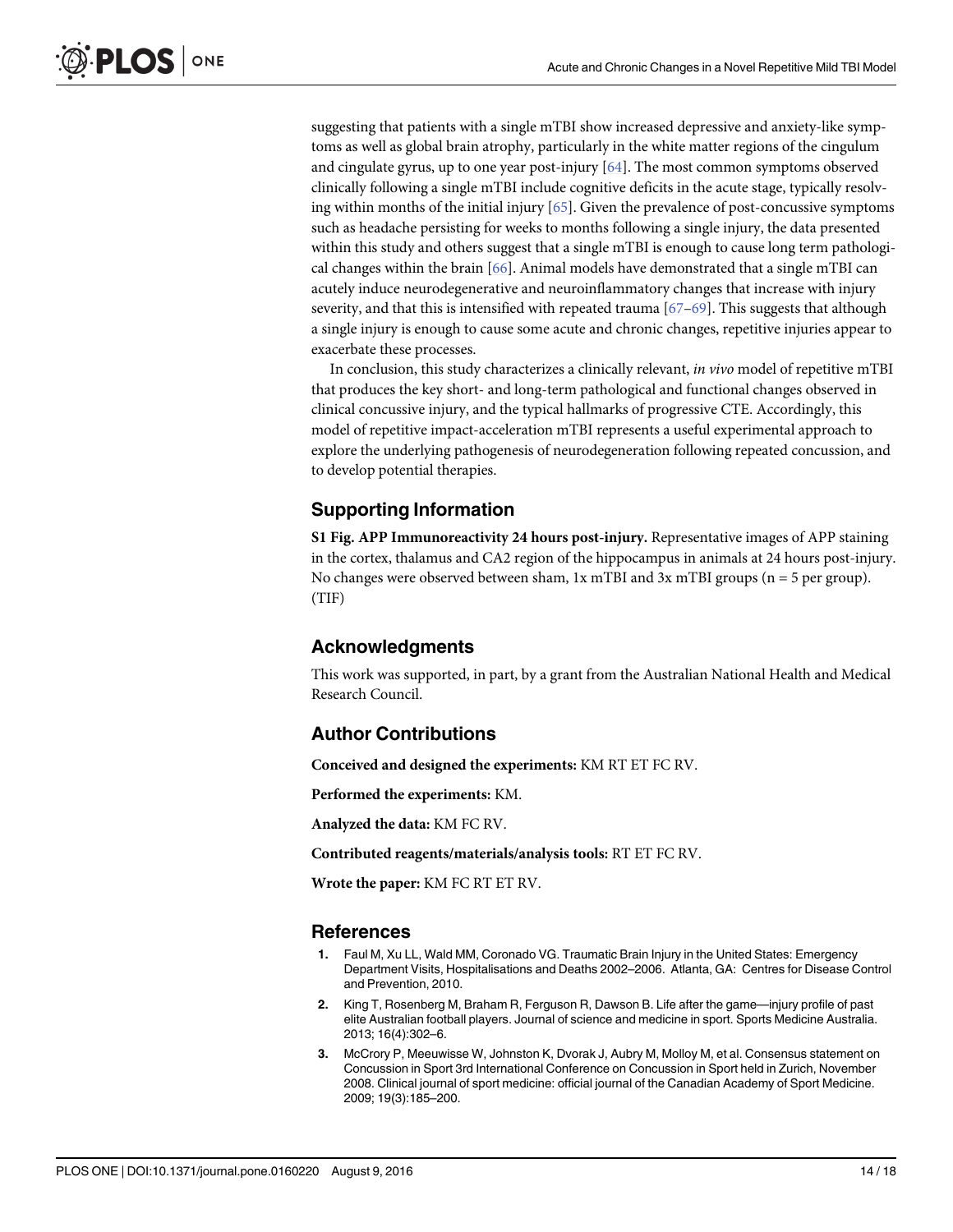- <span id="page-14-0"></span>[4.](#page-1-0) Noble JM, Hesdorffer DC. Sport-related concussions: a review of epidemiology, challenges in diagnosis, and potential risk factors. Neuropsychol Rev. 2013; 23(4):273–84. doi: [10.1007/s11065-013-9239-](http://dx.doi.org/10.1007/s11065-013-9239-0) [0](http://dx.doi.org/10.1007/s11065-013-9239-0) PMID: [24242889](http://www.ncbi.nlm.nih.gov/pubmed/24242889)
- [5.](#page-1-0) Signoretti S, Lazzarino G, Tavazzi B, Vagnozzi R. The pathophysiology of concussion. PM & R: the journal of injury, function, and rehabilitation. 2011; 3 (10 Suppl 2):S359–68.
- [6.](#page-1-0) Giza CC, Hovda DA. The Neurometabolic Cascade of Concussion. Journal of athletic training. 2001; 36(3):228–35. PMID: [12937489](http://www.ncbi.nlm.nih.gov/pubmed/12937489)
- [7.](#page-1-0) Hovda DA, Badie H, Karimi S, Thomas S, Yoshino A, Kawamata T, et al. Concussive Brain Injury Produces a State of Vulnerablility for Intracrainial Pressure Pertubation in the Absence of Morphological Damage. In: Avezaat CJJ, van Eijndhoven JHM, Maas AIR, Tans JTJ, editors. Intracranial Pressure VIII. Berlin: Springer-Verlag; 1993. p. 469–72.
- [8.](#page-1-0) Omalu B, Bailes J, Hamilton RL, Kamboh MI, Hammers J, Case M, et al. Emerging histomorphologic phenotypes of chronic traumatic encephalopathy in American athletes. Neurosurgery. 2011; 69 (1):173–83; discussion 83. doi: [10.1227/NEU.0b013e318212bc7b](http://dx.doi.org/10.1227/NEU.0b013e318212bc7b) PMID: [21358359](http://www.ncbi.nlm.nih.gov/pubmed/21358359)
- [9.](#page-1-0) Stern RA, Riley DO, Daneshvar DH, Nowinski CJ, Cantu RC, McKee AC. Long-term consequences of repetitive brain trauma: chronic traumatic encephalopathy. PM & R: the journal of injury, function, and rehabilitation. 2011; 3(10 Suppl 2):S460–7.
- [10.](#page-1-0) Thurman DJ, Branche CM, Sniezek JE. The epidemiology of sports-related traumatic brain injuries in the United States: recent developments. The Journal of head trauma rehabilitation. 1998; 13(2):1–8. PMID: [9575252](http://www.ncbi.nlm.nih.gov/pubmed/9575252)
- [11.](#page-1-0) Angoa-Perez M, Kane MJ, Briggs DI, Herrera-Mundo N, Viano DC, Kuhn DM. Animal models of sportsrelated head injury: bridging the gap between pre-clinical research and clinical reality. Journal of neurochemistry. 2014; 129(6):916–31. doi: [10.1111/jnc.12690](http://dx.doi.org/10.1111/jnc.12690) PMID: [24673291](http://www.ncbi.nlm.nih.gov/pubmed/24673291)
- [12.](#page-11-0) Meaney DF, Smith DH. Biomechanics of concussion. Clinics in sports medicine. 2011; 30(1):19–31, vii. doi: [10.1016/j.csm.2010.08.009](http://dx.doi.org/10.1016/j.csm.2010.08.009) PMID: [21074079](http://www.ncbi.nlm.nih.gov/pubmed/21074079)
- [13.](#page-1-0) Urban JE, Davenport EM, Golman AJ, Maldjian JA, Whitlow CT, Powers AK, et al. Head impact exposure in youth football: high school ages 14 to 18 years and cumulative impact analysis. Annals of biomedical engineering. 2013; 41(12):2474–87. doi: [10.1007/s10439-013-0861-z](http://dx.doi.org/10.1007/s10439-013-0861-z) PMID: [23864337](http://www.ncbi.nlm.nih.gov/pubmed/23864337)
- [14.](#page-1-0) Forbes JA, Awad AJ, Zuckerman S, Carr K, Cheng JS. Association between biomechanical parameters and concussion in helmeted collisions in American football: a review of the literature. Neurosurgical focus. 2012; 33(6):E10: 1–6. doi: [10.3171/2012.9.FOCUS12288](http://dx.doi.org/10.3171/2012.9.FOCUS12288) PMID: [23199422](http://www.ncbi.nlm.nih.gov/pubmed/23199422)
- [15.](#page-1-0) Guskiewicz KM, Marshall SW, Bailes J, McCrea M, Harding HP Jr., Matthews A, et al. Recurrent concussion and risk of depression in retired professional football players. Medicine and science in sports and exercise. 2007; 39(6):903–9. PMID: [17545878](http://www.ncbi.nlm.nih.gov/pubmed/17545878)
- 16. McKee AC, Cantu RC, Nowinski CJ, Hedley-Whyte ET, Gavett BE, Budson AE, et al. Chronic traumatic encephalopathy in athletes: progressive tauopathy after repetitive head injury. Journal of neuropathology and experimental neurology. 2009; 68(7):709–35. doi: [10.1097/NEN.0b013e3181a9d503](http://dx.doi.org/10.1097/NEN.0b013e3181a9d503) PMID: [19535999](http://www.ncbi.nlm.nih.gov/pubmed/19535999)
- [17.](#page-1-0) Peskind ER, Brody D, Cernak I, McKee A, Ruff RL. Military- and sports-related mild traumatic brain injury: clinical presentation, management, and long-term consequences. The Journal of clinical psychiatry. 2013; 74(2):180–8. doi: [10.4088/JCP.12011co1c](http://dx.doi.org/10.4088/JCP.12011co1c) PMID: [23473351](http://www.ncbi.nlm.nih.gov/pubmed/23473351)
- [18.](#page-1-0) Marmarou A, Foda MA, van den Brink W, Campbell J, Kita H, Demetriadou K. A new model of diffuse brain injury in rats. Part I: Pathophysiology and biomechanics. Journal of neurosurgery. 1994; 80 (2):291–300. PMID: [8283269](http://www.ncbi.nlm.nih.gov/pubmed/8283269)
- [19.](#page-2-0) Shultz SR, Bao F, Omana V, Chiu C, Brown A, Cain DP. Repeated mild lateral fluid percussion brain injury in the rat causes cumulative long-term behavioral impairments, neuroinflammation, and cortical loss in an animal model of repeated concussion. Journal of neurotrauma. 2012; 29(2):281–94. doi: [10.](http://dx.doi.org/10.1089/neu.2011.2123) [1089/neu.2011.2123](http://dx.doi.org/10.1089/neu.2011.2123) PMID: [21933013](http://www.ncbi.nlm.nih.gov/pubmed/21933013)
- [20.](#page-2-0) Li Y, Zhang L, Kallakuri S, Zhou R, Cavanaugh JM. Quantitative relationship between axonal injury and mechanical response in a rodent head impact acceleration model. Journal of neurotrauma. 2011; 28 (9):1767–82. doi: [10.1089/neu.2010.1687](http://dx.doi.org/10.1089/neu.2010.1687) PMID: [21895482](http://www.ncbi.nlm.nih.gov/pubmed/21895482)
- [21.](#page-2-0) Rowson S, Brolinson G, Goforth M, Dietter D, Duma S. Linear and angular head acceleration measurements in collegiate football. J Biomech Eng. 2009; 131(6):061016. doi: [10.1115/1.3130454](http://dx.doi.org/10.1115/1.3130454) PMID: [19449970](http://www.ncbi.nlm.nih.gov/pubmed/19449970)
- [22.](#page-2-0) Hamm RJ, Pike BR, O'Dell DM, Lyeth BG, Jenkins LW. The rotarod test: an evaluation of its effectiveness in assessing motor deficits following traumatic brain injury. Journal of neurotrauma. 1994; 11 (2):187–96. PMID: [7932797](http://www.ncbi.nlm.nih.gov/pubmed/7932797)
- [23.](#page-2-0) Gould TD, Dao DT, Kovacsics CE. The Open Field Test. In: Gould DT, editor, Mood and Anxiety Related Phenotypes in Mice: Characterization Using Behavioral Tests. Totowa, NJ: Humana Press; 2009. p. 1–20.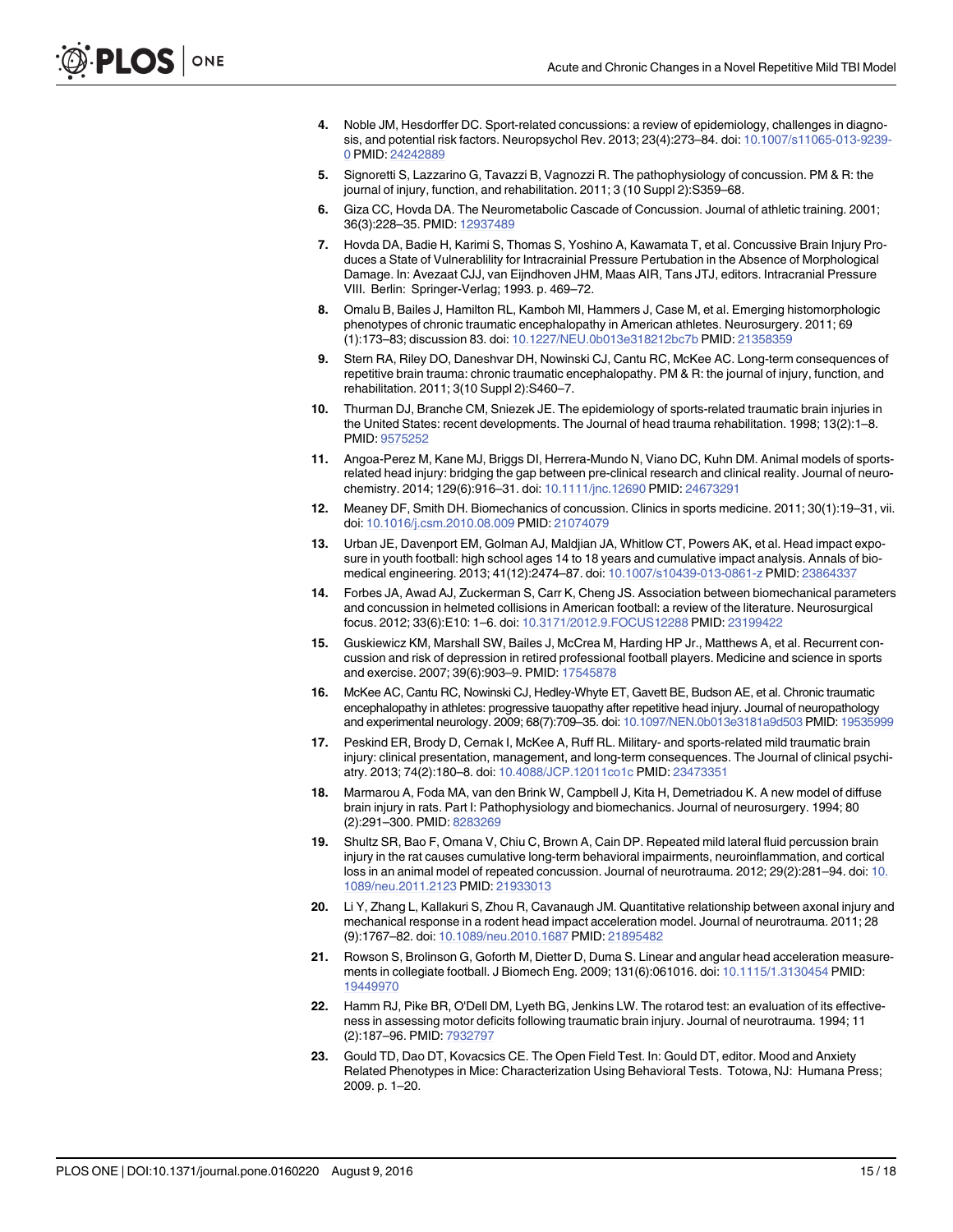- <span id="page-15-0"></span>[24.](#page-3-0) Conrad CD, Galea LA, Kuroda Y, McEwen BS. Chronic stress impairs rat spatial memory on the Y maze, and this effect is blocked by tianeptine pretreatment. Behavioral neuroscience. 1996; 110 (6):1321–34. PMID: [8986335](http://www.ncbi.nlm.nih.gov/pubmed/8986335)
- [25.](#page-2-0) Barnes CA. Memory deficits associated with senescence: a neurophysiological and behavioral study in the rat. Journal of comparative and physiological psychology. 1979; 93(1):74-104. PMID: [221551](http://www.ncbi.nlm.nih.gov/pubmed/221551)
- [26.](#page-11-0) McCrory P, Meeuwisse WH, Aubry M, Cantu RC, Dvorak J, Echemendia RJ, et al. Consensus statement on concussion in sport: the 4th International Conference on Concussion in Sport, Zurich, November 2012. Journal of athletic training. 2013; 48(4):554–75. doi: [10.4085/1062-6050-48.4.05](http://dx.doi.org/10.4085/1062-6050-48.4.05) PMID: [23855364](http://www.ncbi.nlm.nih.gov/pubmed/23855364)
- [27.](#page-11-0) Ojo JO, Mouzon B, Algamal M, Leary P, Lynch C, Abdullah L, et al. Chronic Repetitive Mild Traumatic Brain Injury Results in Reduced Cerebral Blood Flow, Axonal Injury, Gliosis, and Increased T-Tau and Tau Oligomers. Journal of neuropathology and experimental neurology. 2016.
- [28.](#page-11-0) Barth JT, Freeman JR, Broshek DK, Varney RN. Acceleration-Deceleration Sport-Related Concussion: The Gravity of It All. Journal of athletic training. 2001; 36(3):253–6. PMID: [12937493](http://www.ncbi.nlm.nih.gov/pubmed/12937493)
- [29.](#page-11-0) Thompson HJ, Lifshitz J, Marklund N, Grady MS, Graham DI, Hovda DA, et al. Lateral fluid percussion brain injury: a 15-year review and evaluation. Journal of neurotrauma. 2005; 22(1):42–75. PMID: [15665602](http://www.ncbi.nlm.nih.gov/pubmed/15665602)
- [30.](#page-11-0) Romine J, Gao X, Chen J. Controlled cortical impact model for traumatic brain injury. Journal of visualized experiments: JoVE. 2014;(90: ):e51781. doi: [10.3791/51781](http://dx.doi.org/10.3791/51781) PMID: [25145417](http://www.ncbi.nlm.nih.gov/pubmed/25145417)
- [31.](#page-11-0) Sun T, Hevner RF. Growth and folding of the mammalian cerebral cortex: from molecules to malformations. Nature reviews Neuroscience. 2014; 15(4):217–32. doi: [10.1038/nrn3707](http://dx.doi.org/10.1038/nrn3707) PMID: [24646670](http://www.ncbi.nlm.nih.gov/pubmed/24646670)
- [32.](#page-11-0) Cloots RJ, Gervaise HM, van Dommelen JA, Geers MG. Biomechanics of traumatic brain injury: influences of the morphologic heterogeneities of the cerebral cortex. Annals of biomedical engineering. 2008; 36(7):1203–15. doi: [10.1007/s10439-008-9510-3](http://dx.doi.org/10.1007/s10439-008-9510-3) PMID: [18465248](http://www.ncbi.nlm.nih.gov/pubmed/18465248)
- [33.](#page-11-0) McKee AC, Cairns NJ, Dickson DW, Folkerth RD, Keene CD, Litvan I, et al. The first NINDS/NIBIB consensus meeting to define neuropathological criteria for the diagnosis of chronic traumatic encephalopathy. Acta neuropathologica. 2016; 131(1):75–86. doi: [10.1007/s00401-015-1515-z](http://dx.doi.org/10.1007/s00401-015-1515-z) PMID: [26667418](http://www.ncbi.nlm.nih.gov/pubmed/26667418)
- [34.](#page-11-0) Hanes J, Zilka N, Bartkova M, Caletkova M, Dobrota D, Novak M. Rat tau proteome consists of six tau isoforms: implication for animal models of human tauopathies. Journal of neurochemistry. 2009; 108 (5):1167–76. doi: [10.1111/j.1471-4159.2009.05869.x](http://dx.doi.org/10.1111/j.1471-4159.2009.05869.x) PMID: [19141083](http://www.ncbi.nlm.nih.gov/pubmed/19141083)
- [35.](#page-11-0) Guskiewicz KM, Marshall SW, Bailes J, McCrea M, Cantu RC, Randolph C, et al. Association between recurrent concussion and late-life cognitive impairment in retired professional football players. Neurosurgery. 2005; 57(4):719–26; discussion -26. PMID: [16239884](http://www.ncbi.nlm.nih.gov/pubmed/16239884)
- [36.](#page-11-0) Stern RA, Daneshvar DH, Baugh CM, Seichepine DR, Montenigro PH, Riley DO, et al. Clinical presen-tation of chronic traumatic encephalopathy. Neurology. 2013; 81(13):1122-9. doi: [10.1212/WNL.](http://dx.doi.org/10.1212/WNL.0b013e3182a55f7f) [0b013e3182a55f7f](http://dx.doi.org/10.1212/WNL.0b013e3182a55f7f) PMID: [23966253](http://www.ncbi.nlm.nih.gov/pubmed/23966253)
- [37.](#page-12-0) Ballatore C, Lee VM, Trojanowski JQ. Tau-mediated neurodegeneration in Alzheimer's disease and related disorders. Nature reviews Neuroscience. 2007; 8(9):663-72. PMID: [17684513](http://www.ncbi.nlm.nih.gov/pubmed/17684513)
- [38.](#page-12-0) Lindwall G, Cole RD. Phosphorylation affects the ability of tau protein to promote microtubule assembly. The Journal of biological chemistry. 1984; 259(8):5301–5. PMID: [6425287](http://www.ncbi.nlm.nih.gov/pubmed/6425287)
- [39.](#page-12-0) Abisambra JF, Scheff S. Brain injury in the context of tauopathies. Journal of Alzheimer's disease: JAD. 2014; 40(3):495–518. doi: [10.3233/JAD-131019](http://dx.doi.org/10.3233/JAD-131019) PMID: [24496078](http://www.ncbi.nlm.nih.gov/pubmed/24496078)
- [40.](#page-12-0) Blennow K, Hardy J, Zetterberg H. The neuropathology and neurobiology of traumatic brain injury. Neuron. 2012; 76(5):886–99. doi: [10.1016/j.neuron.2012.11.021](http://dx.doi.org/10.1016/j.neuron.2012.11.021) PMID: [23217738](http://www.ncbi.nlm.nih.gov/pubmed/23217738)
- [41.](#page-12-0) Grundke-Iqbal I, Iqbal K, Tung YC, Quinlan M, Wisniewski HM, Binder LI. Abnormal phosphorylation of the microtubule-associated protein tau (tau) in Alzheimer cytoskeletal pathology. Proceedings of the National Academy of Sciences of the United States of America. 1986; 83(13):4913–7. PMID: [3088567](http://www.ncbi.nlm.nih.gov/pubmed/3088567)
- [42.](#page-12-0) Hawkins BE, Krishnamurthy S, Castillo-Carranza DL, Sengupta U, Prough DS, Jackson GR, et al. Rapid accumulation of endogenous tau oligomers in a rat model of traumatic brain injury: possible link between traumatic brain injury and sporadic tauopathies. The Journal of biological chemistry. 2013; 288(23):17042–50. doi: [10.1074/jbc.M113.472746](http://dx.doi.org/10.1074/jbc.M113.472746) PMID: [23632019](http://www.ncbi.nlm.nih.gov/pubmed/23632019)
- 43. Magnoni S, Esparza TJ, Conte V, Carbonara M, Carrabba G, Holtzman DM, et al. Tau elevations in the brain extracellular space correlate with reduced amyloid-beta levels and predict adverse clinical outcomes after severe traumatic brain injury. Brain: a journal of neurology. 2012; 135(Pt 4):1268–80.
- 44. Neselius S, Zetterberg H, Blennow K, Marcusson J, Brisby H. Increased CSF levels of phosphorylated neurofilament heavy protein following bout in amateur boxers. PloS one. 2013; 8(11):e81249. doi: [10.](http://dx.doi.org/10.1371/journal.pone.0081249) [1371/journal.pone.0081249](http://dx.doi.org/10.1371/journal.pone.0081249) PMID: [24260563](http://www.ncbi.nlm.nih.gov/pubmed/24260563)
- [45.](#page-12-0) Neselius S, Zetterberg H, Blennow K, Randall J, Wilson D, Marcusson J, et al. Olympic boxing is associated with elevated levels of the neuronal protein tau in plasma. Brain injury: [BI]. 2013; 27(4):425–33.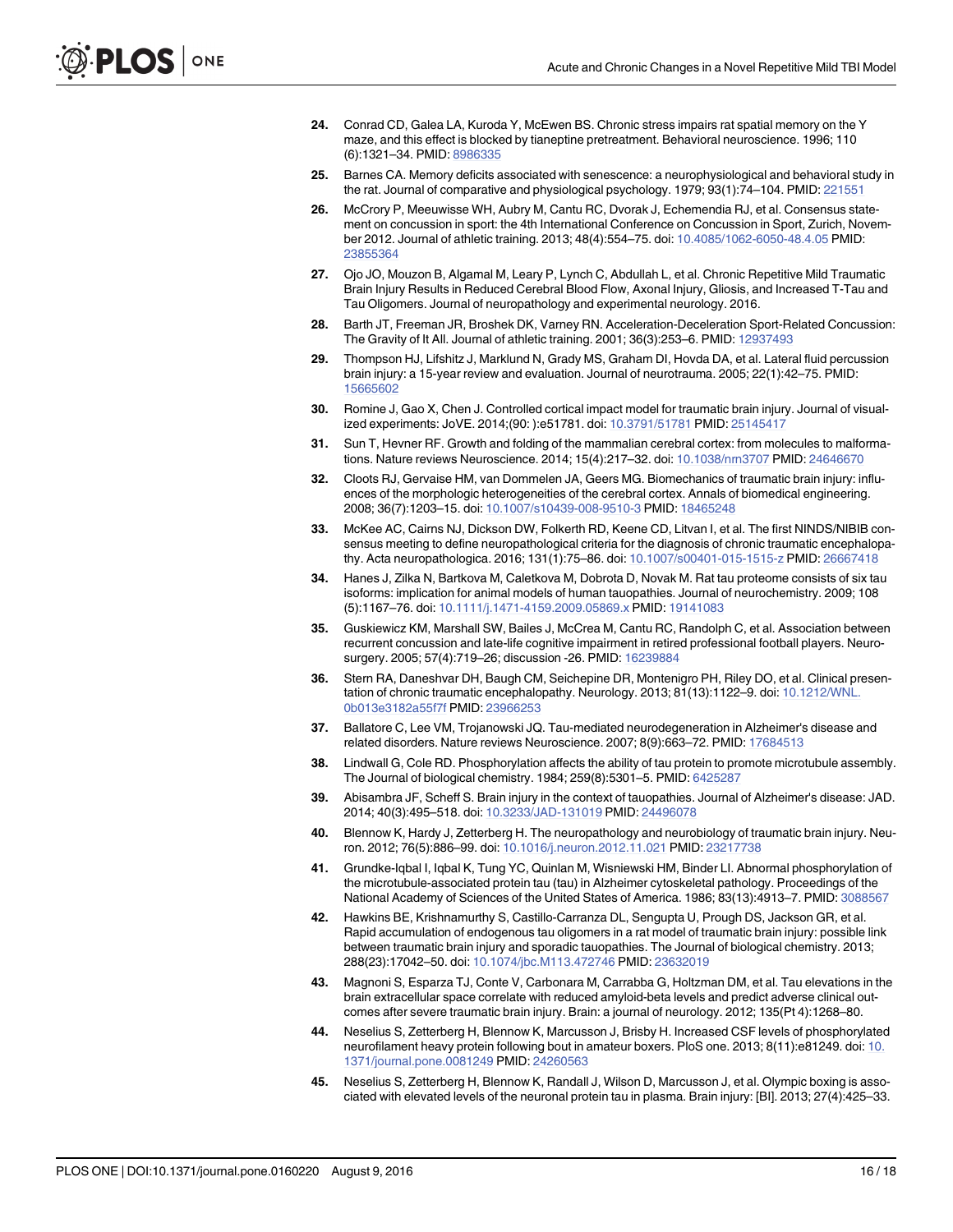- <span id="page-16-0"></span>[46.](#page-12-0) Guzel A, Karasalihoglu S, Aylanc H, Temizoz O, Hicdonmez T. Validity of serum tau protein levels in pediatric patients with minor head trauma. The American journal of emergency medicine. 2010; 28 (4):399–403. doi: [10.1016/j.ajem.2008.12.025](http://dx.doi.org/10.1016/j.ajem.2008.12.025) PMID: [20466216](http://www.ncbi.nlm.nih.gov/pubmed/20466216)
- [47.](#page-12-0) Gerson JE, Castillo-Carranza DL, Sengupta U, Bodani R, Prough DS, DeWitt D, et al. Tau oligomers derived from Traumatic Brain Injury cause cognitive impairment and accelerate onset of pathology in Htau mice. J Neurotrauma. 2016.
- [48.](#page-12-0) Cheng JS, Craft R, Yu GQ, Ho K, Wang X, Mohan G, et al. Tau reduction diminishes spatial learning and memory deficits after mild repetitive traumatic brain injury in mice. PLoS One. 2014; 9(12): e115765. doi: [10.1371/journal.pone.0115765](http://dx.doi.org/10.1371/journal.pone.0115765) PMID: [25551452](http://www.ncbi.nlm.nih.gov/pubmed/25551452)
- [49.](#page-12-0) Tavazzi B, Signoretti S, Lazzarino G, Amorini AM, Delfini R, Cimatti M, et al. Cerebral oxidative stress and depression of energy metabolism correlate with severity of diffuse brain injury in rats. Neurosurgery. 2005; 56(3):582–9; discussion -9. PMID: [15730584](http://www.ncbi.nlm.nih.gov/pubmed/15730584)
- [50.](#page-12-0) Kushner D. Mild traumatic brain injury: toward understanding manifestations and treatment. Archives of internal medicine. 1998; 158(15):1617–24. PMID: [9701095](http://www.ncbi.nlm.nih.gov/pubmed/9701095)
- [51.](#page-12-0) Goldstein LE, Fisher AM, Tagge CA, Zhang XL, Velisek L, Sullivan JA, et al. Chronic traumatic encephalopathy in blast-exposed military veterans and a blast neurotrauma mouse model. Science translational medicine. 2012; 4(134):134ra60. doi: [10.1126/scitranslmed.3003716](http://dx.doi.org/10.1126/scitranslmed.3003716) PMID: [22593173](http://www.ncbi.nlm.nih.gov/pubmed/22593173)
- [52.](#page-12-0) Breunig JJ, Guillot-Sestier MV, Town T. Brain injury, neuroinflammation and Alzheimer's disease. Frontiers in aging neuroscience. 2013; 5:26. doi: [10.3389/fnagi.2013.00026](http://dx.doi.org/10.3389/fnagi.2013.00026) PMID: [23874297](http://www.ncbi.nlm.nih.gov/pubmed/23874297)
- [53.](#page-12-0) Smith C, Gentleman SM, Leclercq PD, Murray LS, Griffin WS, Graham DI, et al. The neuroinflammatory response in humans after traumatic brain injury. Neuropathology and applied neurobiology. 2013; 39 (6):654–66. doi: [10.1111/nan.12008](http://dx.doi.org/10.1111/nan.12008) PMID: [23231074](http://www.ncbi.nlm.nih.gov/pubmed/23231074)
- [54.](#page-12-0) Yang SH, Gustafson J, Gangidine M, Stepien D, Schuster R, Pritts TA, et al. A murine model of mild traumatic brain injury exhibiting cognitive and motor deficits. The Journal of surgical research. 2013; 184(2):981–8. doi: [10.1016/j.jss.2013.03.075](http://dx.doi.org/10.1016/j.jss.2013.03.075) PMID: [23622728](http://www.ncbi.nlm.nih.gov/pubmed/23622728)
- [55.](#page-12-0) Prins ML, Hales A, Reger M, Giza CC, Hovda DA. Repeat traumatic brain injury in the juvenile rat is associated with increased axonal injury and cognitive impairments. Dev Neurosci. 2010; 32(5–6):510– 8. doi: [10.1159/000316800](http://dx.doi.org/10.1159/000316800) PMID: [20829578](http://www.ncbi.nlm.nih.gov/pubmed/20829578)
- [56.](#page-12-0) Blumbergs PC, Scott G, Manavis J, Wainwright H, Simpson DA, McLean AJ. Staining of amyloid precursor protein to study axonal damage in mild head injury. The Lancet. 1994; 344(8929):1055–6.
- [57.](#page-12-0) Inglese M, Makani S, Johnson G, Cohen BA, Silver JA, Gonen O, et al. Diffuse axonal injury in mild traumatic brain injury: a diffusion tensor imaging study. Journal of neurosurgery. 2005; 103(2):298– 303. PMID: [16175860](http://www.ncbi.nlm.nih.gov/pubmed/16175860)
- [58.](#page-12-0) Ahmadzadeh H, Smith DH, Shenoy VB. Viscoelasticity of tau proteins leads to strain rate-dependent breaking of microtubules during axonal stretch injury: predictions from a mathematical model. Biophys J. 2014; 106(5):1123–33. doi: [10.1016/j.bpj.2014.01.024](http://dx.doi.org/10.1016/j.bpj.2014.01.024) PMID: [24606936](http://www.ncbi.nlm.nih.gov/pubmed/24606936)
- [59.](#page-12-0) Feuillette S, Miguel L, Frebourg T, Campion D, Lecourtois M. Drosophila models of human tauopathies indicate that Tau protein toxicity in vivo is mediated by soluble cytosolic phosphorylated forms of the protein. J Neurochem. 2010; 113(4):895–903. doi: [10.1111/j.1471-4159.2010.06663.x](http://dx.doi.org/10.1111/j.1471-4159.2010.06663.x) PMID: [20193038](http://www.ncbi.nlm.nih.gov/pubmed/20193038)
- 60. Miyasaka T, Sato S, Tatebayashi Y, Takashima A. Microtubule destruction induces tau liberation and its subsequent phosphorylation. FEBS Lett. 2010; 584(14):3227–32. doi: [10.1016/j.febslet.2010.06.](http://dx.doi.org/10.1016/j.febslet.2010.06.014) [014](http://dx.doi.org/10.1016/j.febslet.2010.06.014) PMID: [20561519](http://www.ncbi.nlm.nih.gov/pubmed/20561519)
- 61. Planel E, Krishnamurthy P, Miyasaka T, Liu L, Herman M, Kumar A, et al. Anesthesia-induced hyperphosphorylation detaches 3-repeat tau from microtubules without affecting their stability in vivo. J Neurosci. 2008; 28(48):12798–807. doi: [10.1523/JNEUROSCI.4101-08.2008](http://dx.doi.org/10.1523/JNEUROSCI.4101-08.2008) PMID: [19036972](http://www.ncbi.nlm.nih.gov/pubmed/19036972)
- [62.](#page-12-0) Thies E, Mandelkow EM. Missorting of tau in neurons causes degeneration of synapses that can be rescued by the kinase MARK2/Par-1. J Neurosci. 2007; 27(11):2896–907. PMID: [17360912](http://www.ncbi.nlm.nih.gov/pubmed/17360912)
- [63.](#page-12-0) Fischer D, Mukrasch MD, Biernat J, Bibow S, Blackledge M, Griesinger C, et al. Conformational changes specific for pseudophosphorylation at serine 262 selectively impair binding of tau to microtubules. Biochemistry. 2009; 48(42):10047–55. doi: [10.1021/bi901090m](http://dx.doi.org/10.1021/bi901090m) PMID: [19769346](http://www.ncbi.nlm.nih.gov/pubmed/19769346)
- [64.](#page-13-0) Zhou Y, Kierans A, Kenul D, Ge Y, Rath J, Reaume J, et al. Mild traumatic brain injury: longitudinal regional brain volume changes. Radiology. 2013; 267(3):880–90. doi: [10.1148/radiol.13122542](http://dx.doi.org/10.1148/radiol.13122542) PMID: [23481161](http://www.ncbi.nlm.nih.gov/pubmed/23481161)
- [65.](#page-13-0) Carroll LJ, Cassidy JD, Peloso PM, Borg J, von Holst H, Holm L, et al. Prognosis for mild traumatic brain injury: results of the WHO Collaborating Centre Task Force on Mild Traumatic Brain Injury. J Rehabil Med. 2004;(43 Suppl: ):84–105.
- [66.](#page-13-0) Seifert T. Post-Traumatic Headache Therapy in the Athlete. Curr Pain Headache Rep. 2016; 20(6):41. doi: [10.1007/s11916-016-0568-6](http://dx.doi.org/10.1007/s11916-016-0568-6) PMID: [27184059](http://www.ncbi.nlm.nih.gov/pubmed/27184059)